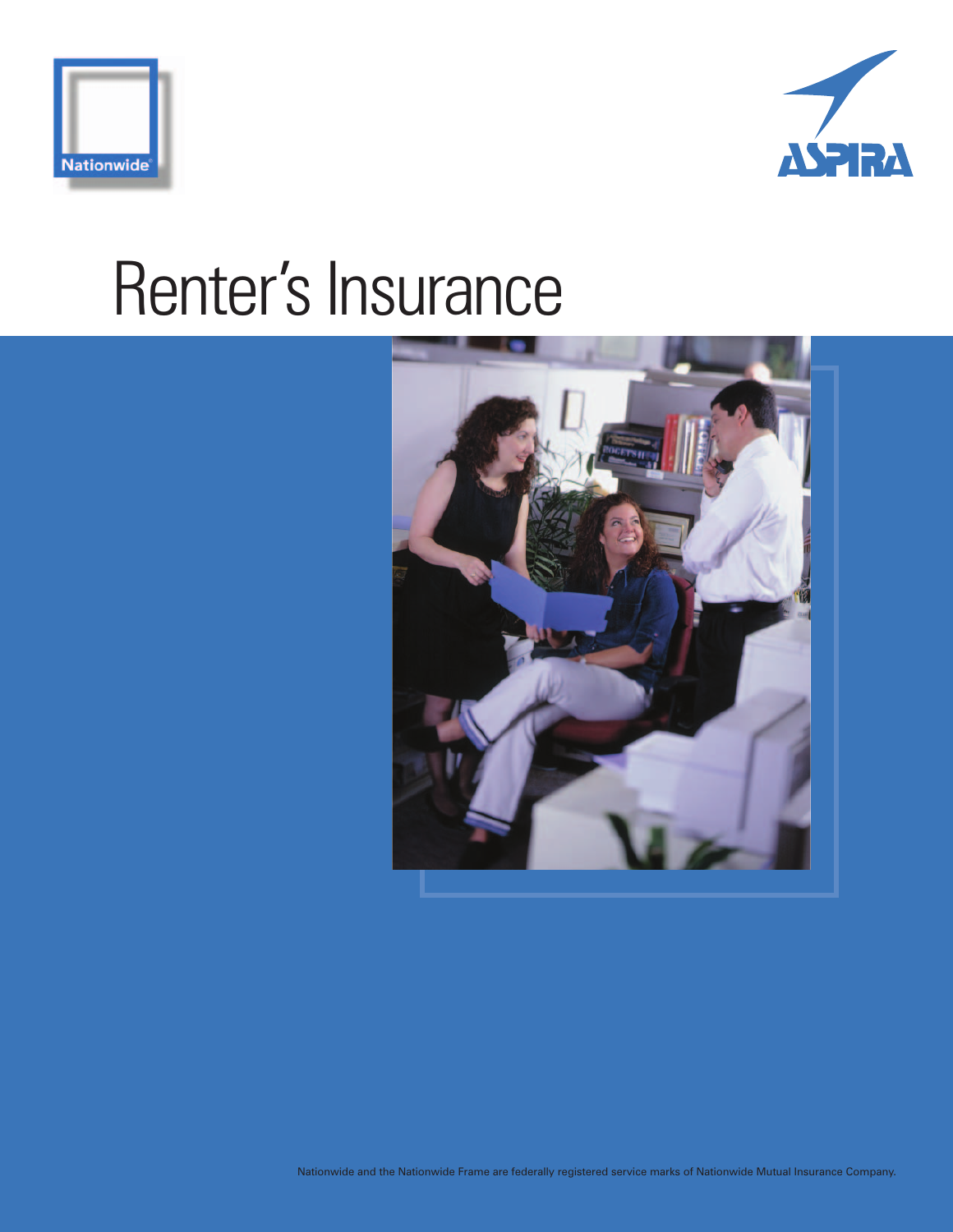**Facilitator's Guide**

## Renter's Insurance

#### **Overview:**

A critical part of young adulthood is gaining independence and the power to make your own decisions. Most people anxiously await the moment when they will they will move into their own place. The first years of young adulthood are a critical time to discuss the responsibility that comes with added independence. This lesson presents a financial reality check for young people who may be eager to embrace a new stage of their lives without the knowledge of how to begin. The information is equally important for teenagers, young adults and recent arrivals in the US, who may be already on their own, but have not yet developed solid financial skills.

This module focuses on getting the right insurance to protect new responsibilities, namely renters insurance.

#### **Overall Goal:**

To understand the function of renter's insurance, what this type of insurance covers and how to shop for a policy.

The information contained in this curriculum is provided exclusively for instructional purposes. Insurance coverages, terms, and definitions are intended for informational purposes only and may vary in their applicability by state. The information provided by Nationwide Mutual Insurance Company does not in any way replace or otherwise alter the definitions and information contained in individual insurance policies. For information about actual Nationwide Insurance contract coverages, contact a licensed Nationwide Insurance representative.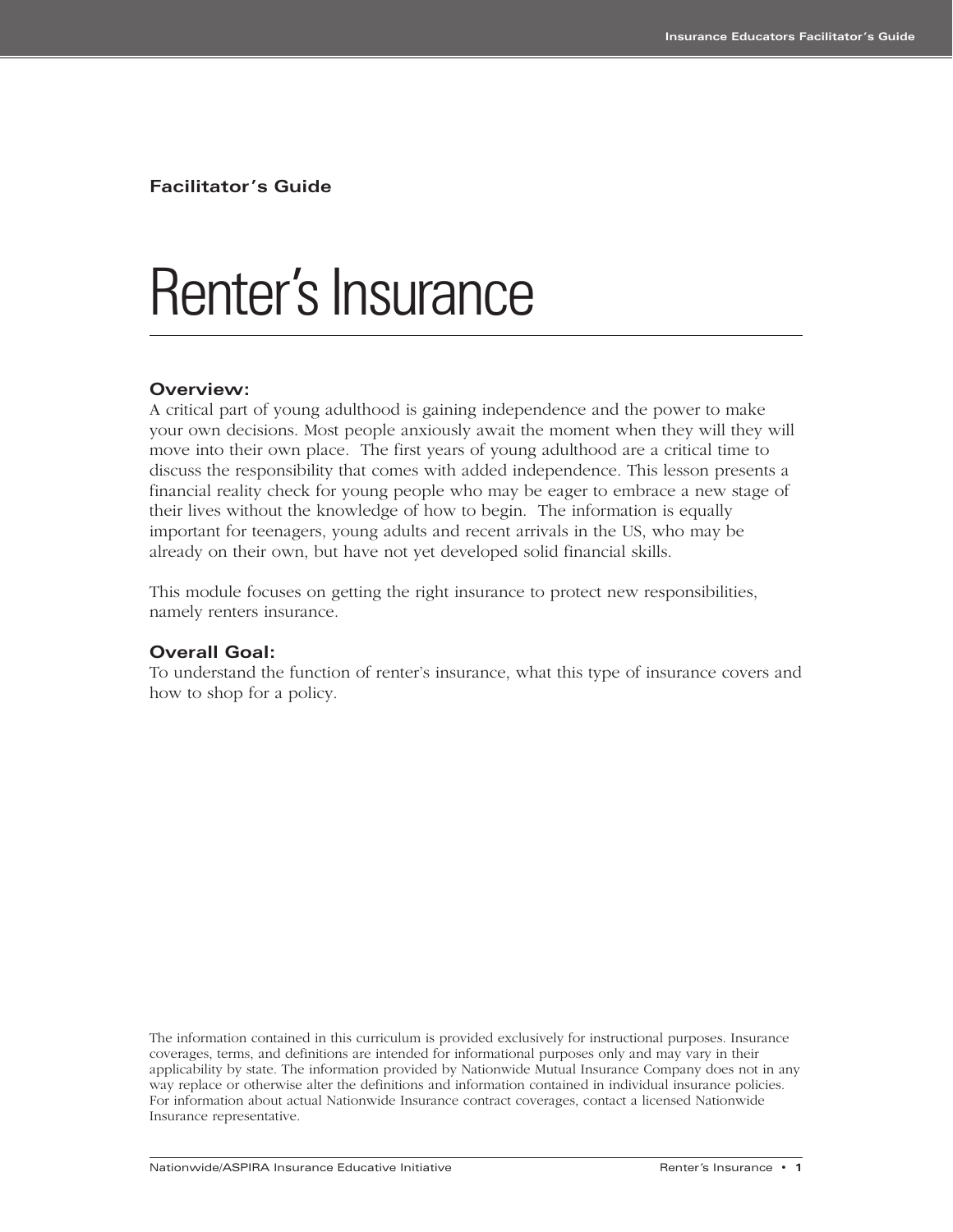## **Section activities at a glance:**

| <b>Activities</b>                                                                        | Time       | <b>Objective</b>                                                                                                                                                                                            |  |  |  |
|------------------------------------------------------------------------------------------|------------|-------------------------------------------------------------------------------------------------------------------------------------------------------------------------------------------------------------|--|--|--|
| 1: Do I Really Need<br>Renter's Insurance?                                               | 5 minutes  | • This serves as an introduction to the<br>workshop. Pre-tests the participants'<br>understanding of what renter's<br>insurance covers.                                                                     |  |  |  |
| 2: What Does Renter's<br><b>Insurance Cover?</b>                                         | 10 minutes | • Describes what features are typically<br>offered as part of a policy, and<br>which are not. Reviews insurance<br>terminology.                                                                             |  |  |  |
| 15 minutes<br>3: Frequently Asked<br><b>Questions About Renter's</b><br><b>Insurance</b> |            | • Allows the participants to demonstrate<br>their knowledge of renter's<br>insurance in order to reinforce<br>learning                                                                                      |  |  |  |
| 4: Steps to Making the<br>Most of Your Renter's<br><b>Insurance</b>                      | 10 minutes | • Advises participants on how to go<br>through the process of getting the<br>best policy for them.                                                                                                          |  |  |  |
| 5: Practice Shopping for<br>a Policy                                                     | 20 minutes | • After taking a post-test, students can<br>practice shopping for quotes on line,<br>to get a feeling for the expected cost.<br>A guest speaker from the insurance<br>field can provide additional insight. |  |  |  |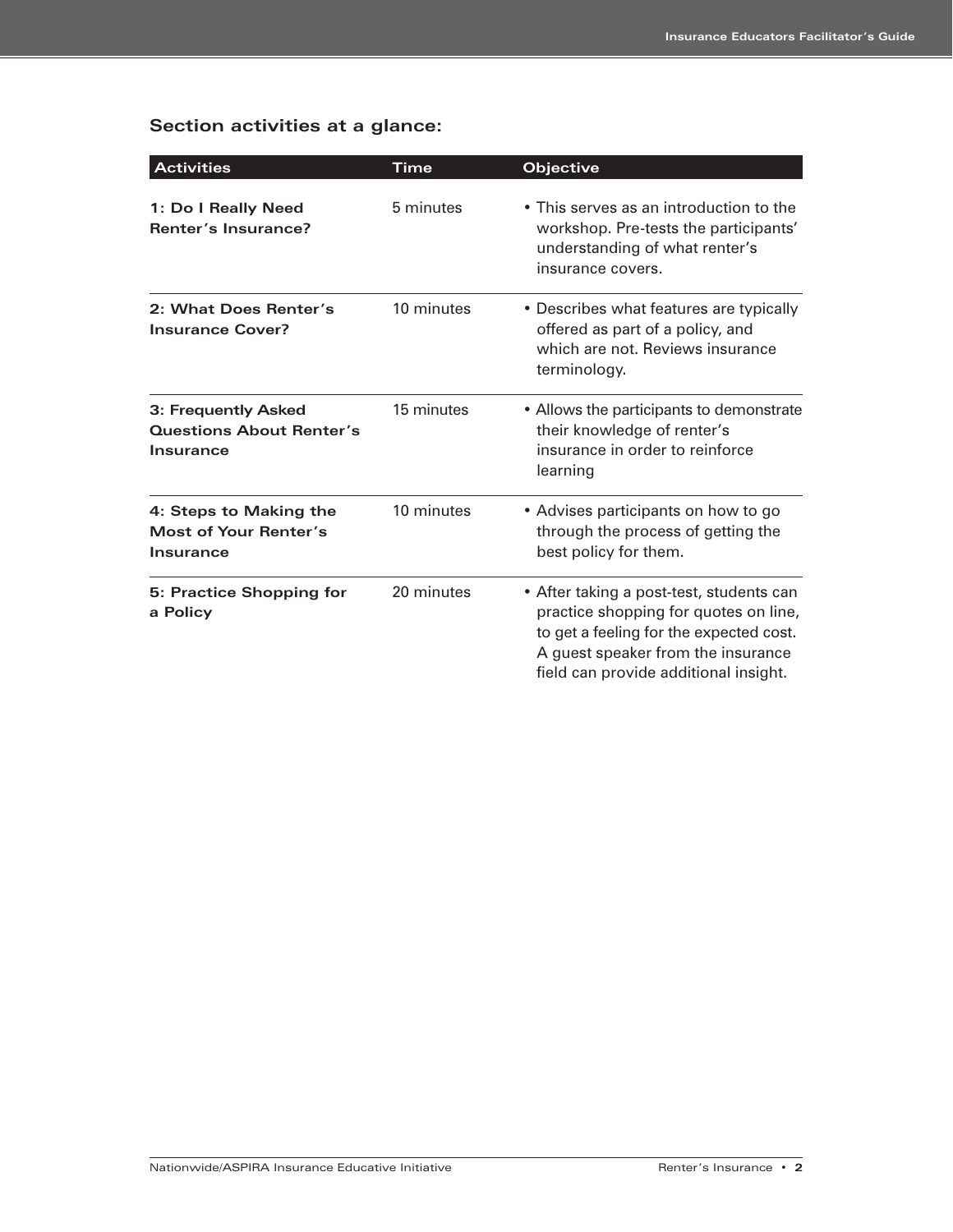### **Activity 1: Introduction: Renter's Insurance — What You Need to Know**

**Time:** 10 minutes

#### **Purpose:**

Understand why renter's insurance is necessary. Assess level of participants' understanding of what renter's insurance covers.

#### **Materials Needed:**

Transparencies and overhead projector, copies of pre-test, extra pens/pencils.

#### **Introduction:**

Just like learning to drive, getting an apartment and living on your own is a major rite of passage for young adults. Your property inside the apartment, just like your car, is worth protecting with an insurance policy. Many people mistakenly believe that the landlord or building management will cover the costs of replacing property in the event that the apartment floods, a pipe bursts, or there is a fire. However, in reality, the building owner will not cover your property if it is damaged. A robbery, fire, flood, natural disaster, or even a burst pipe or fallen ceiling, can destroy everything you own. Most renters simply cannot afford to replace everything new in the event of a disaster. The only thing that can protect you is renter's insurance. For a very affordable monthly amount (often less than \$20), you can protect your property and valuables. With the right policy, you will feel comfortable knowing that, in the event of a disaster, you would be able to get on with your life.

#### **Instructor's Notes:**

**Distribute Handout 1:** *Pre-Test — How Much Do You Know about Renter's Insurance? — from the Insurance Education Foundation (IEF).*  Allow students to complete the quiz. Go over the correct answers.

**Display Slides 1-7 to review concepts from** *Introduction to Insurance.*

#### **Renter's Insurance — Pre-Test Answers**

- 1. Any personal property item, such as: clothing, stereo, furniture, bicycles, jewelry, personal computer, artwork, etc.
- 2. flood
- 3. you are
- 4. Covers the physical building but not your personal property
- 5. Yes, to a limited extent.
- 6. deductible
- 7. bicycle
- 8. videotape, photographs, inventory list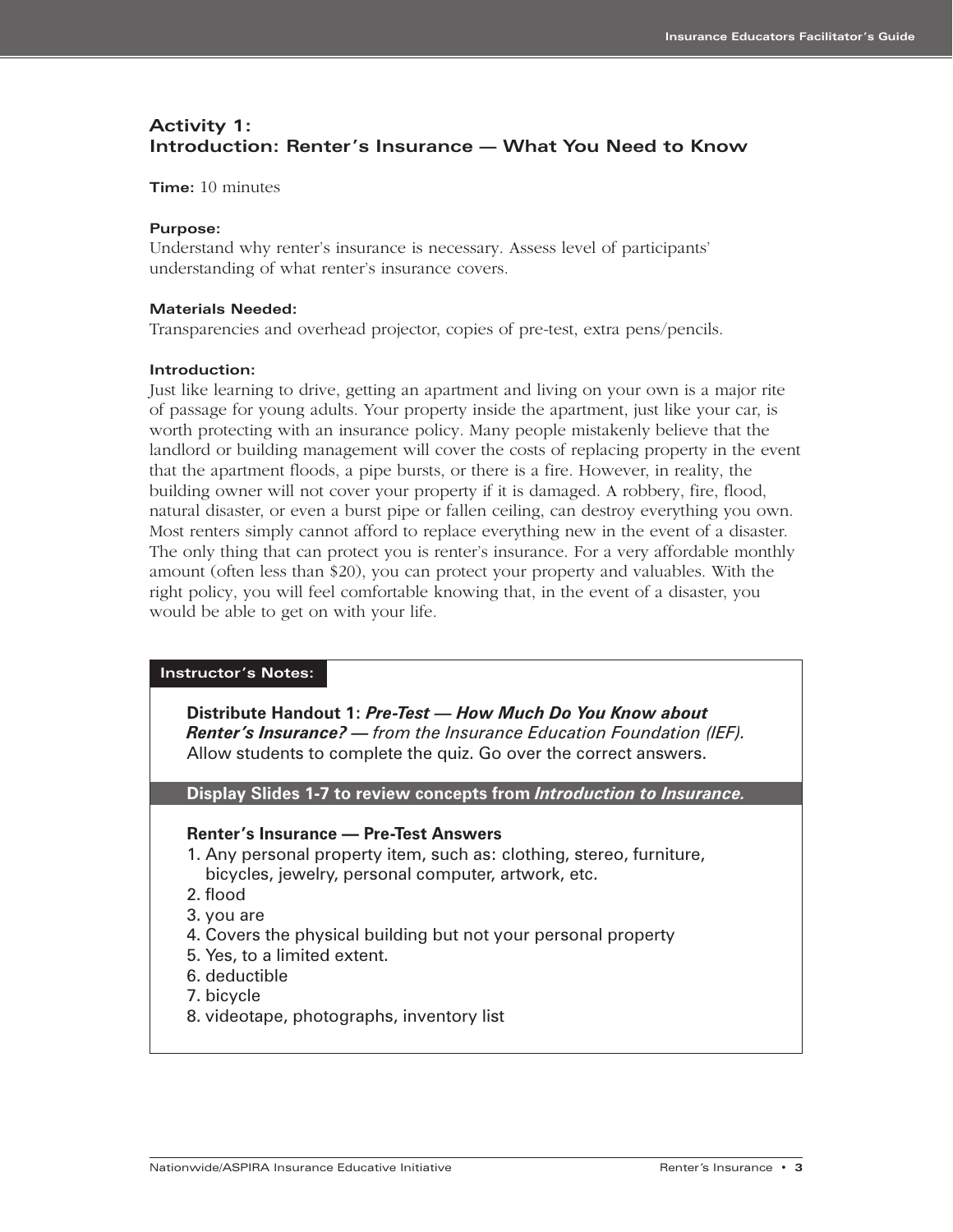### **Activity 2: What Does Renter's Insurance Cover**

**Time:** 10 minutes

#### **Purpose:**

Describes what features are typically offered as part of a policy, and which are not. Reviews insurance terminology.

#### **Materials Needed:**

Transparencies and overhead projector, copies of handouts, extra pens/pencils.

#### **Introduction:**

The most important information to take away from this lesson is that your landlord's insurance does not cover the items inside your apartment. Even if the damage is caused by a structural problem in the building (pipe bursts, ceiling collapses, electrical fire), *your personal property is your responsibility.*

#### **Instructor's Notes:**

**Display Slides 8 and 9:** *What Does Rent Insurance Cover?.* 

Indicate to participants that these are the major areas of coverage. Participants should follow along on **Handout 2:** *The Parts of a Standard Renters Insurance Policy.* 

**Display Slide 10:** *Events Covered by Standard Renter's Insurance***.**

Slide 10 lists the perils covered by a standard policy. Ask the participants to think about what major incidents are not covered by renter's insurance (answer: flood, earthquake, acts of war; in some states: hurricane and tornado).

**Display Slide 11** *(Events NOT Covered by Standard Renter's Insurance: They Require Additional, Separate Coverage).*

Remind participants that, if they live in areas prone to the events not covered, they need to evaluate additional insurance options. Consider leading a class discussion of the effects of 911 on insurance coverage, which bankrupted several major insurance companies. Terrorism is covered, not acts of war.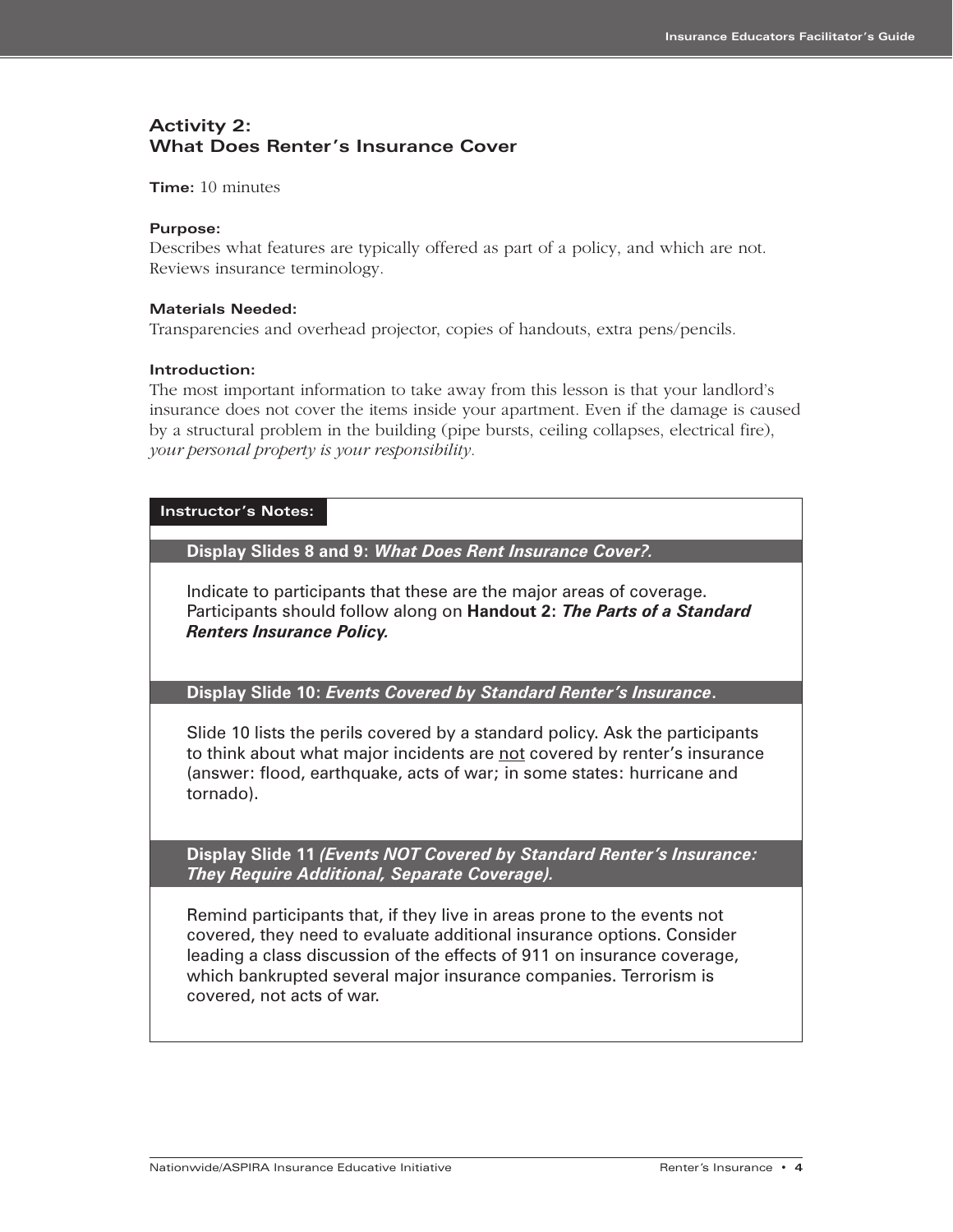## **Instructor's Notes: Display Slides 12-14:** *The Two Types of Renter's Insurance***.**  Share the couch example (below) to explain the difference. Ask participants to discuss: 1. What are the comparative advantages of each option? 2. Which type is best for you right now? 3. Can you give an example of why someone would select cash value? Why would s/he select replacement cost? **Couch Example:** Actual Cash Value: Your living room couch is destroyed in a fire and you need to buy a new one. The original couch was bought 10 years ago for \$500. The insurance company would reimburse you for 10-year-old couch is worth in today's dollars, which might be about \$150 dollars. Replacement cost: Your living room couch is destroyed and you need to buy a new one. The original couch, bought 10 years ago for \$500, would cost \$1000 to buy the same kind of couch today. Under replacement cost coverage, you will receive replacement items of like, kind and quality, or worth about \$1000.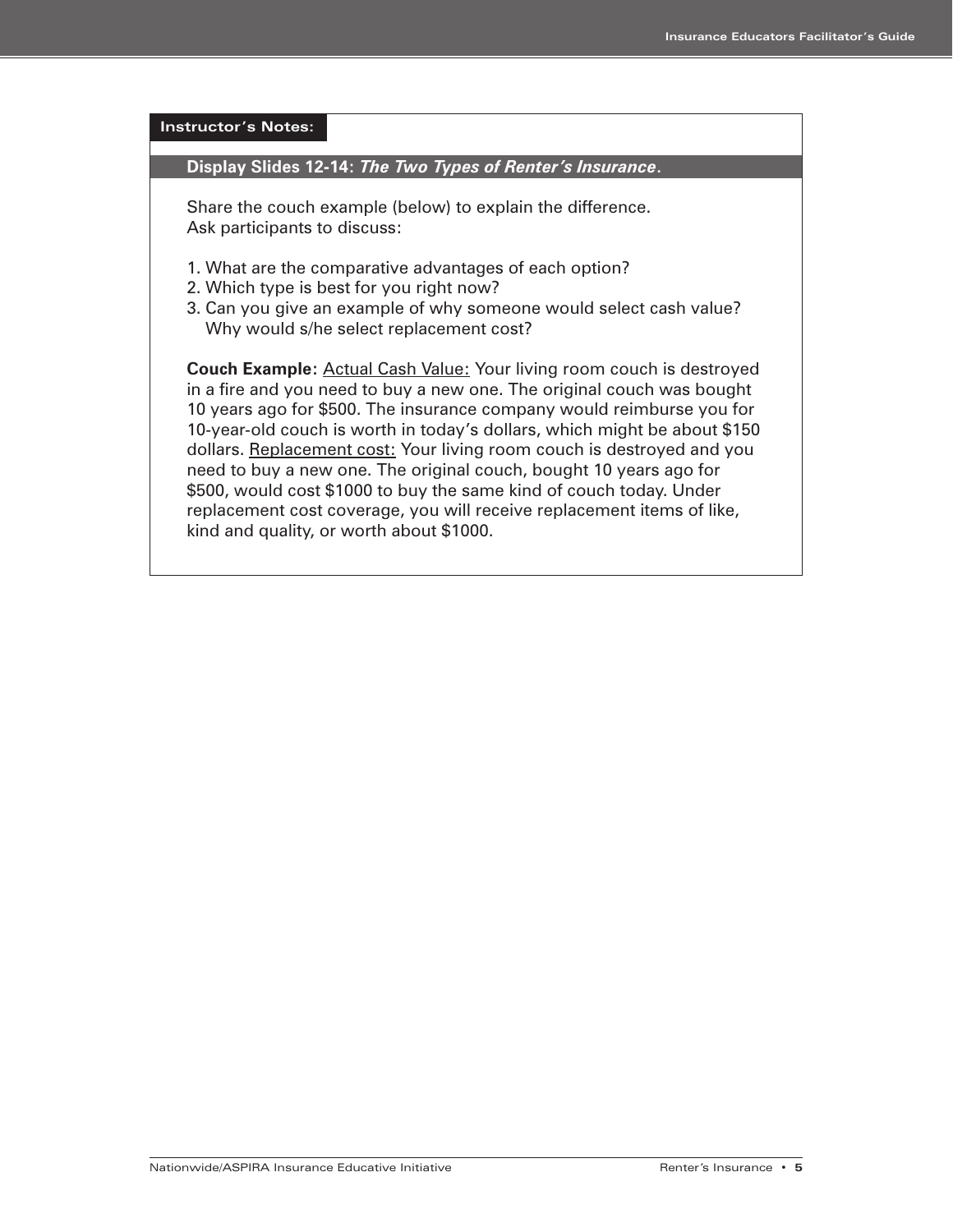### **Activity 3: Frequently Asked Questions About Renter's Insurance**

**Time:** 15 minutes

#### **Purpose:**

Allows participants to demonstrate their knowledge of renter's insurance in order to reinforce learning.

#### **Materials Needed:**

Transparencies and overhead projector, copies of handouts, extra pens/pencils.

#### **Introduction:**

Now that the class has covered some of the major topics of Renter's Insurance, it's time to find out how much you really know.

#### **Instructor's Notes:**

Page 9 contains 9 question slips that should be cut out. Distribute the slips among the participants, or between teams, and ask them to take 2 minutes to develop an answer. The questions are taken from the article curtesy of *The Insurance Information Institute.* Begin by reading the introduction to the article.

#### **Renter's Insurance Article**

"What if you came home from work only to find your apartment had been totally trashed by a burglar? Or what if you walked into you living room and found yourself standing in a 3-inch flood of water? Well, if you think it's not a major problem because your landlord will foot the bill, YOU'RE WRONG.

Your landlord's insurance does NOT cover your personal property. Things like your clothes, stereo, furniture, television, bicycle, jewelry, personal compute, artwork and other items are not covered by your landlord's insurance against destruction or loss. As sorry as your landlord may be about the 3 inches of water in your living room or your stolen stereo, you're the one who'll have to buy a new couch and stereo system, not him."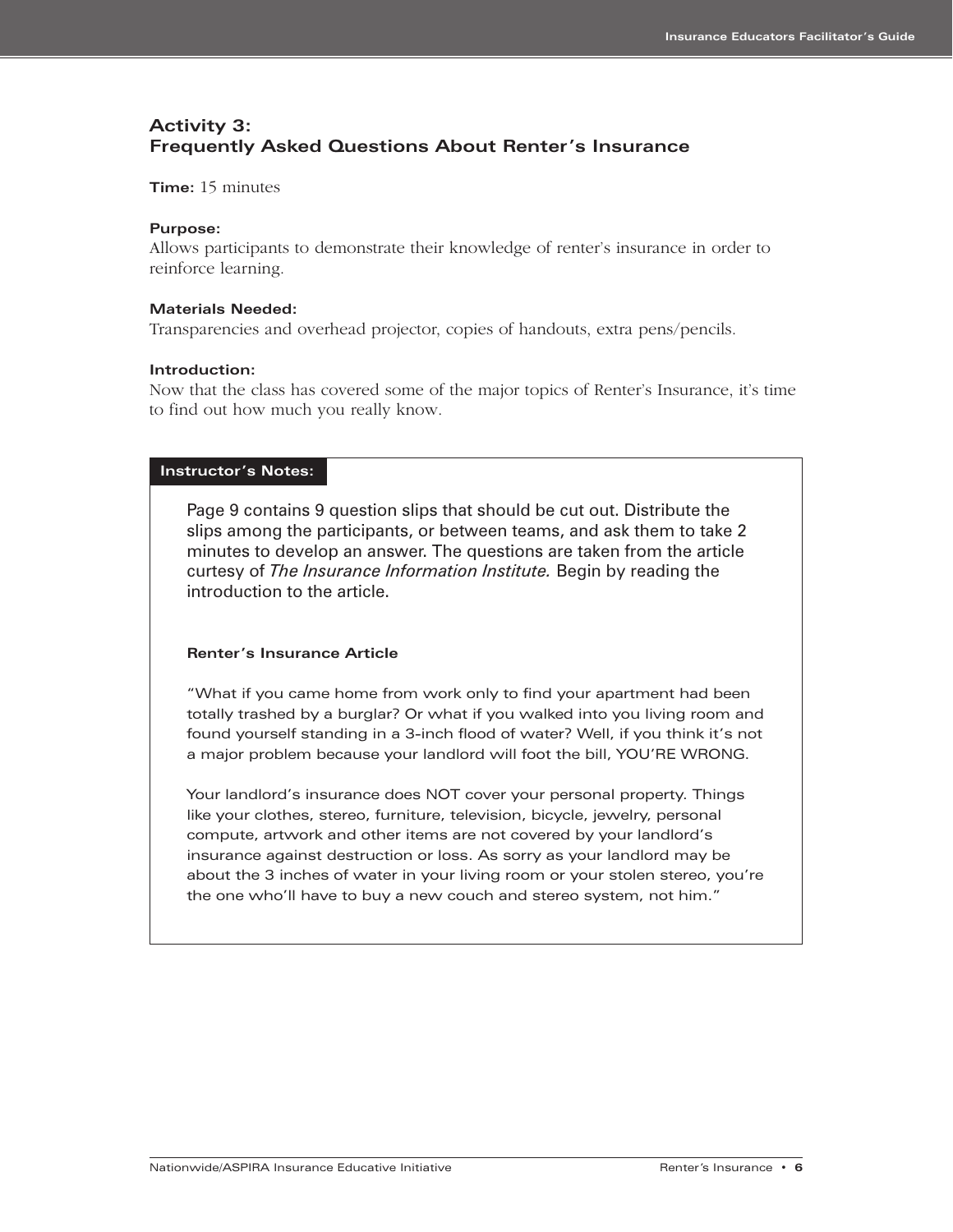#### **Instructor's Notes:**

Call out each question number in order (1-9). Have each participant read the question slip aloud and provide his or her best answer. Ask the other participants if they agree with the answer or have anything to add. Correct or complete the information as necessary with the answers provided below. Be sure to remind participants that each insurance company is different, so they should review their own policy or call their provider for a definite answer. Following the discussion, **distribute Handout 3:** *Renters Insurance Article* from the Insurance Information Institute. Ask students to take the information home with them and review if they decide to purchase or make changes to a policy.

**Distribute Handout 4:** *Terms You Need to Know* (review from Introduction to Insurance). Review the terms with students. Ask which terms are new and if any are unclear.

Facilitate a short discussion about any of the participants' experiences with the questions asked, e.g. how did they know the answer? Consider awarding a small prize to the students who had the most right answers or who participated the most.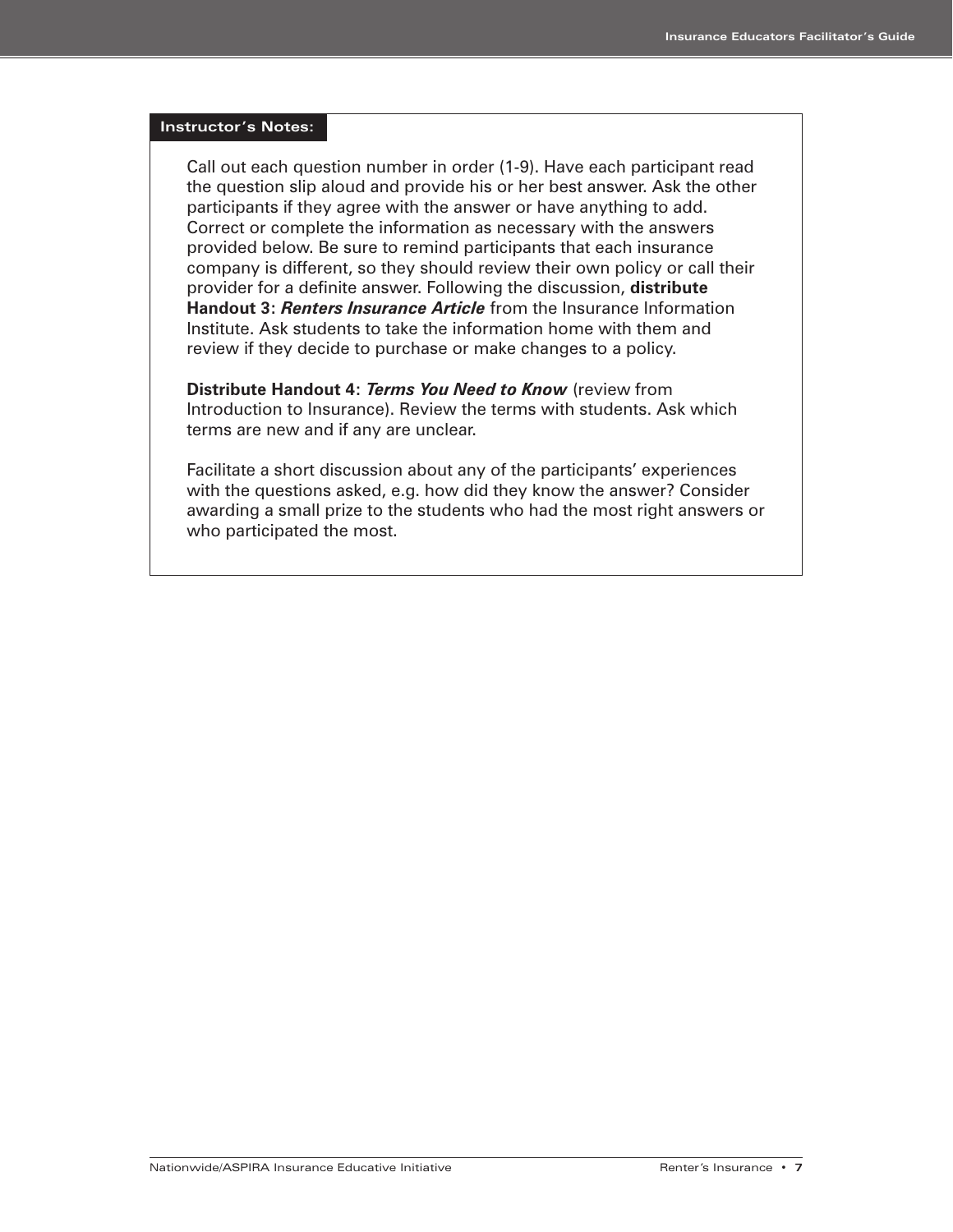#### **Questions (from Insurance Information Institute article)**

#### **Q1. Does renters insurance cover all my stuff?**

**A.** It depends. Some things like jewelry and computers often have a per category limit (for example, some policies have a \$5,000 limit for computers). For these things you may want to buy a floater. This provides additional coverage for specific items not included in your basic policy.

#### **Q2. If I file a claim, will my policy be canceled?**

**A.** If you didn't cause the loss or damage, your insurance shouldn't be affected. If you were at fault—if you caused a fire by smoking in bed for example—the insurance company might consider this when setting the price for your next policy.

#### **Q3. Is my stuff covered away from home?**

**A.** Yes, but coverage amounts vary from 10% of your personal property coverage to the full value.

#### **Q4. As a student, am I covered by my parents' policy?**

**A.** If you're in college, are under 26, and your parents have a homeowners or renters insurance policy, their insurance might give you limited coverage in the dorm, but not if you live in an apartment. You should check your parent's policy.

#### **Q5. Can I purchase a renters policy with my roommates?**

**A.** Yes, but the regulations might be different from state to state, and the policies might also be different from company to company. Find out what regulations apply in your state and then shop around to find an insurance company that can help your situation. Each roommate's name should be included on the policy.

#### **Q6. Can unmarried couples purchase a policy together?**

**A.** Some insurance companies now allow unmarried couples who have been living together to obtain joint coverage, rather than two separate policies. Each person's name should appear on the policy.

#### **Q7. What happens if my rented or borrowed items are stolen?**

**A.** Items that are "in your possession" are covered under a standard renter's policy.

#### **Q8. What if my insurance company doesn't respond to a claim?**

**A.** Your state insurance department or local consumer protection office can answer questions on filing claims and also take complaints.

#### **Q9. Is my bike or car covered by renters insurance?**

**A.** Your bike is covered, but vehicles aren't. You need to get a separate auto insurance policy to protect your car, van or motorcycle.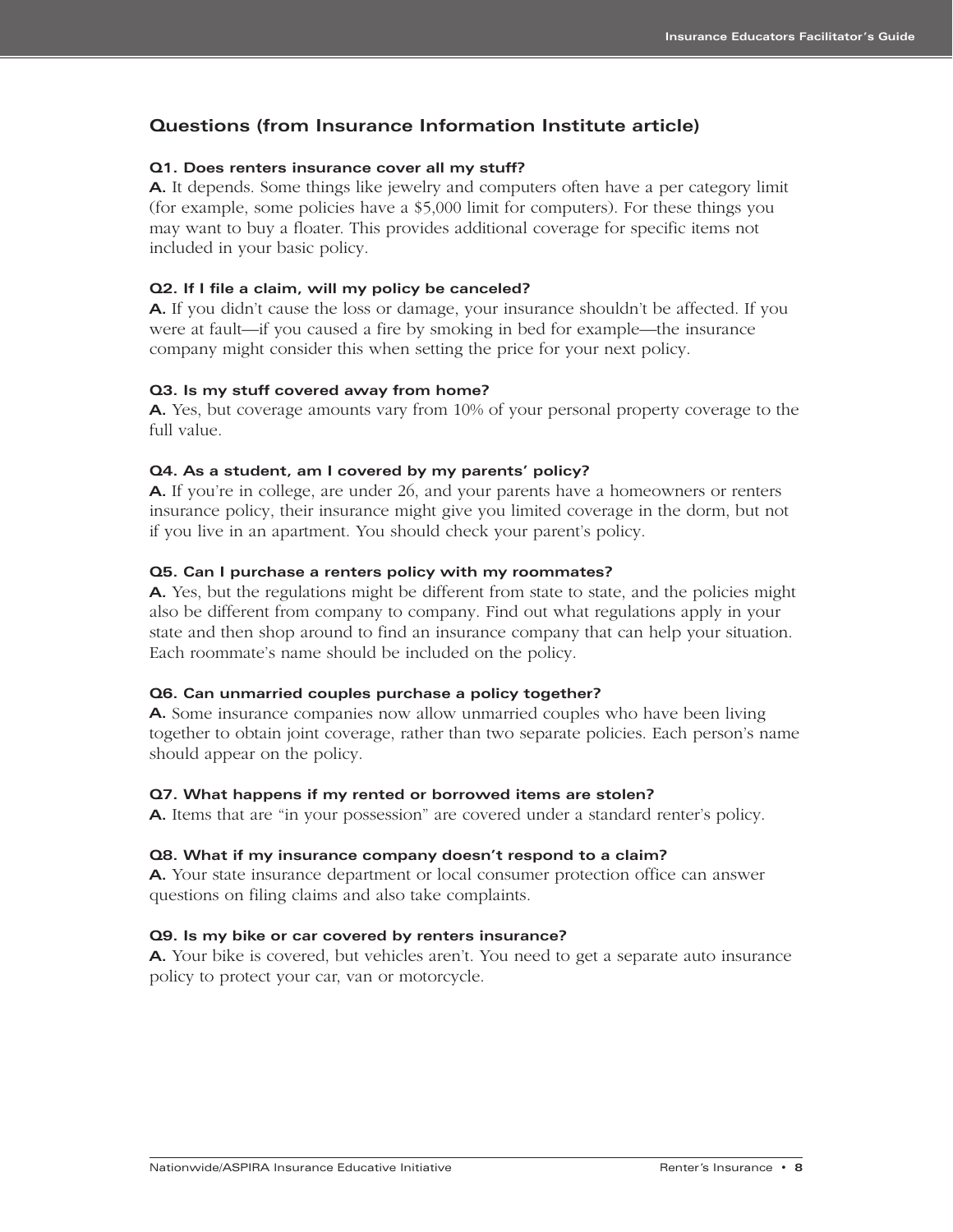#### **Question Slips for Renter's Insurance Pop Quiz**

**Q1. Does renters insurance cover all my stuff?**

**Q2. If I file a claim, will my policy be canceled?**

**Q3. Is my stuff covered away from home?**

**Q4. As a student, am I covered by my parents' policy?**

**Q5. Can I purchase a renters policy with my roommates?**

**Q6. Can unmarried couples purchase a policy together?**

**Q7. What happens if my rented or borrowed items are stolen?**

**Q8. What if my insurance company doesn't respond to a claim?**

**Q9. Is my bike or car covered by renters insurance?**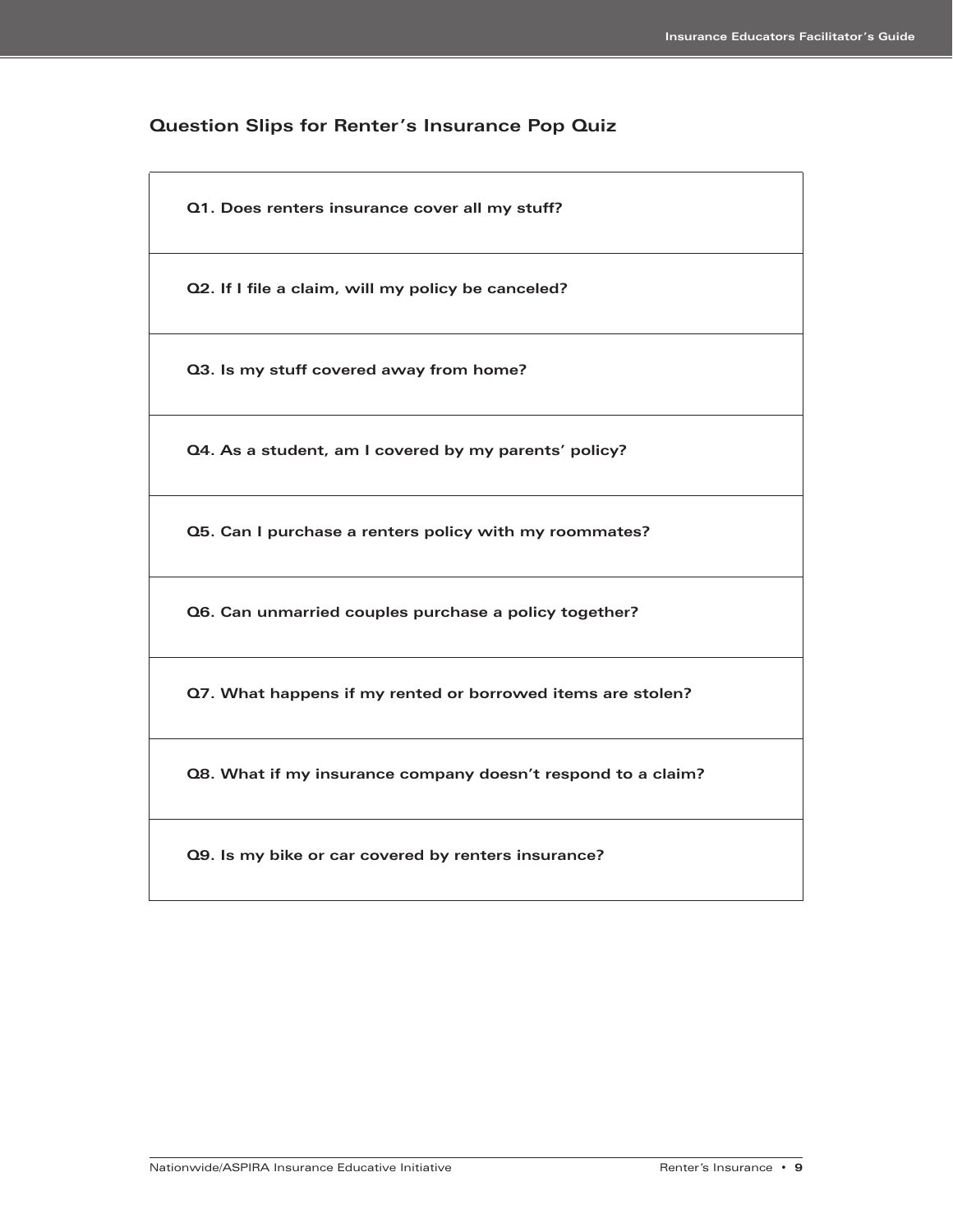### **Activity 4: Steps to Making the Most of Your Renter's Insurance**

**Time:** 10 minutes

#### **Purpose:**

Provide advice on how to go through the process of getting the best policy for you.

#### **Materials Needed:**

Transparencies and overhead projector, copies of handouts, extra pens/pencils.

#### **Introduction:**

After learning more about this important kind of insurance, hopefully you have decided to get your own policy. The **first step** to getting the right amount of coverage is to know exactly how much your property is worth. As we talked about earlier, this worth can be determined two ways: actual cash value and replacement cost.

The best way to do start the process of choosing a policy is by taking a detailed inventory. Be sure to give one copy of the inventory to your renter's insurance agent. The other copy should be kept at a safe location *other than your home.* Consider keeping a copy at a friend or family member's house, at your office, or in a safety deposit box. In addition to a written inventory, we recommend that you take photographs and/or a video of your items to record them.

#### **Instructor's Notes:**

**Display Slides 15-16 :** *Steps to Making the Most of Your Renter's Insurance***.** 

**Distribute Handout 5:** *Inventory Form* in hard copy and electronically, as an Excel document.

This lesson presents an optional opportunity to teach the class how to use the Window's program Excel or the Corel program Quatro Pro (depending on you comfort level with either program). It is recommended that you plan to distribute CD ROMs containing all of the overheads and handouts from the lesson at the end of class, including the inventory Excel file. Or, you can take students' emails and offer to send the document electronically. If possible, demonstrate filling out the Excel document in class, either in a computer lab or through an LCD projector and a laptop. Students should understand how to add rows and columns to accommodate their information, and how to add each group to come up with total values. You may also wish to demonstrate how the students can use the Internet to search for the replacement cost of their items (on EBay, for example). As you walk the class through each step, ask the participants to refer to **Handout 4:** *Terms You Need to Know.*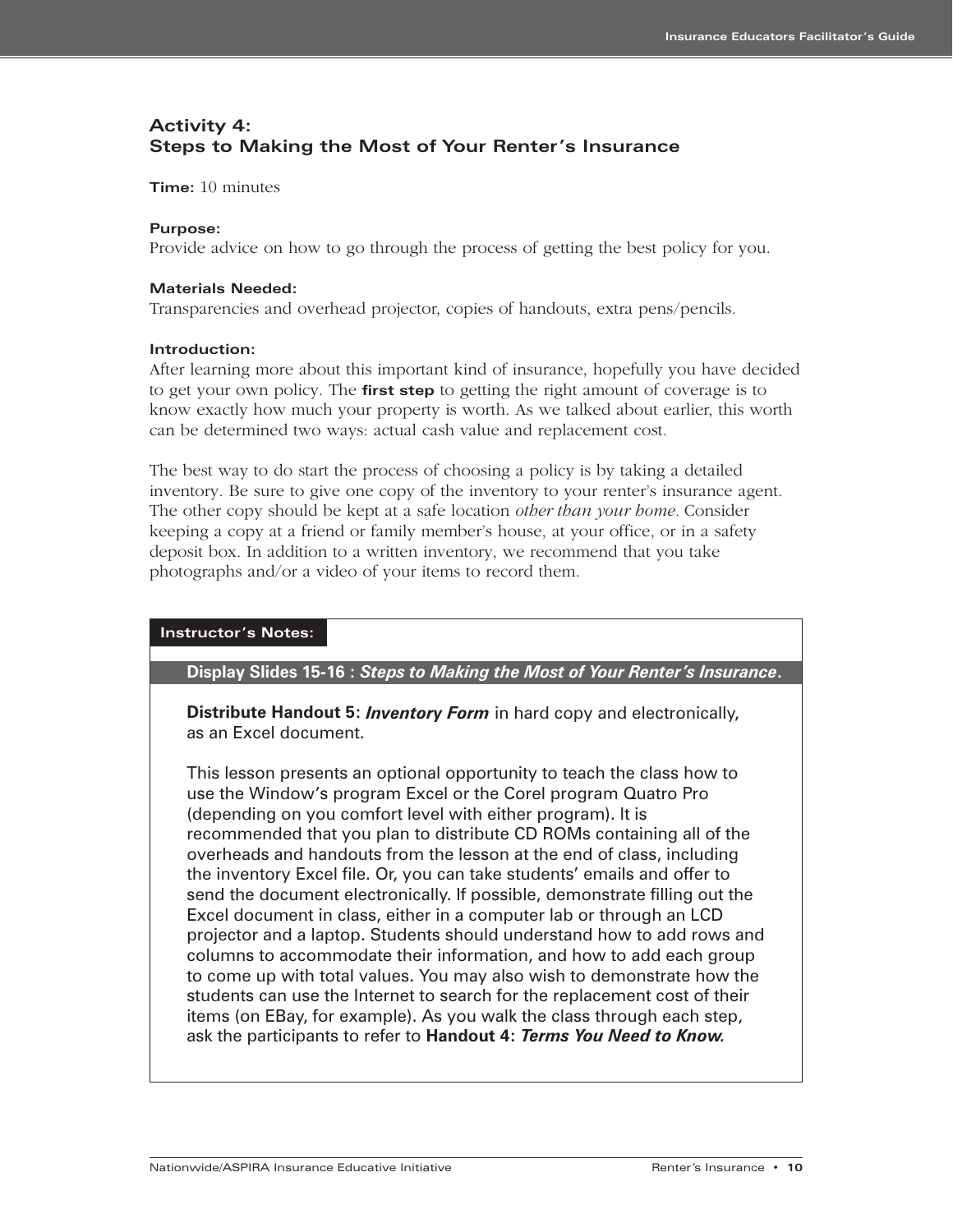Following your inventory, you should have an estimate of the total value of your items either for actual cash value or replacement cost. The **second step** is to research insurance firms operating in your area and compare quotes for the amount of coverage you require. You can get quotes on the Internet, or through calling or writing insurance providers.

The **third step** is to decide which type of renter's insurance coverage you will purchase (actual cash value or replacement cost) and to determine if you will need additional floaters. Floaters will cover expensive or specialty items beyond the standard coverage, such as collections, jewelry, antiques or art. Ask the companies you have selected about the cost of the coverage you require.

A **fourth step** is to ask your provider is your area is at risk for disasters / acts of God that are not covered by the standard policy. You may need to request an additional policy or floater to cover the risk of a flood, earthquake, hurricane, or act of terrorism, etc..

The **fifth step** is to determine if you qualify for any discounts. You may receive a discount for using the same insurance provider for your renter's insurance as you use for your auto or life insurance. Some special safety features in your home — sprinklers, alarm/security systems, proximity to a fire hydrant or fire house, etc. — may qualify you for a lower premium.

Finally, as a **sixth step,** select your provider and apply for policy. If you are approved, review your policy carefully to make sure that the coverage is correct and that you understand all of the provisions. Congratulations! You have taken an important step to protect your property.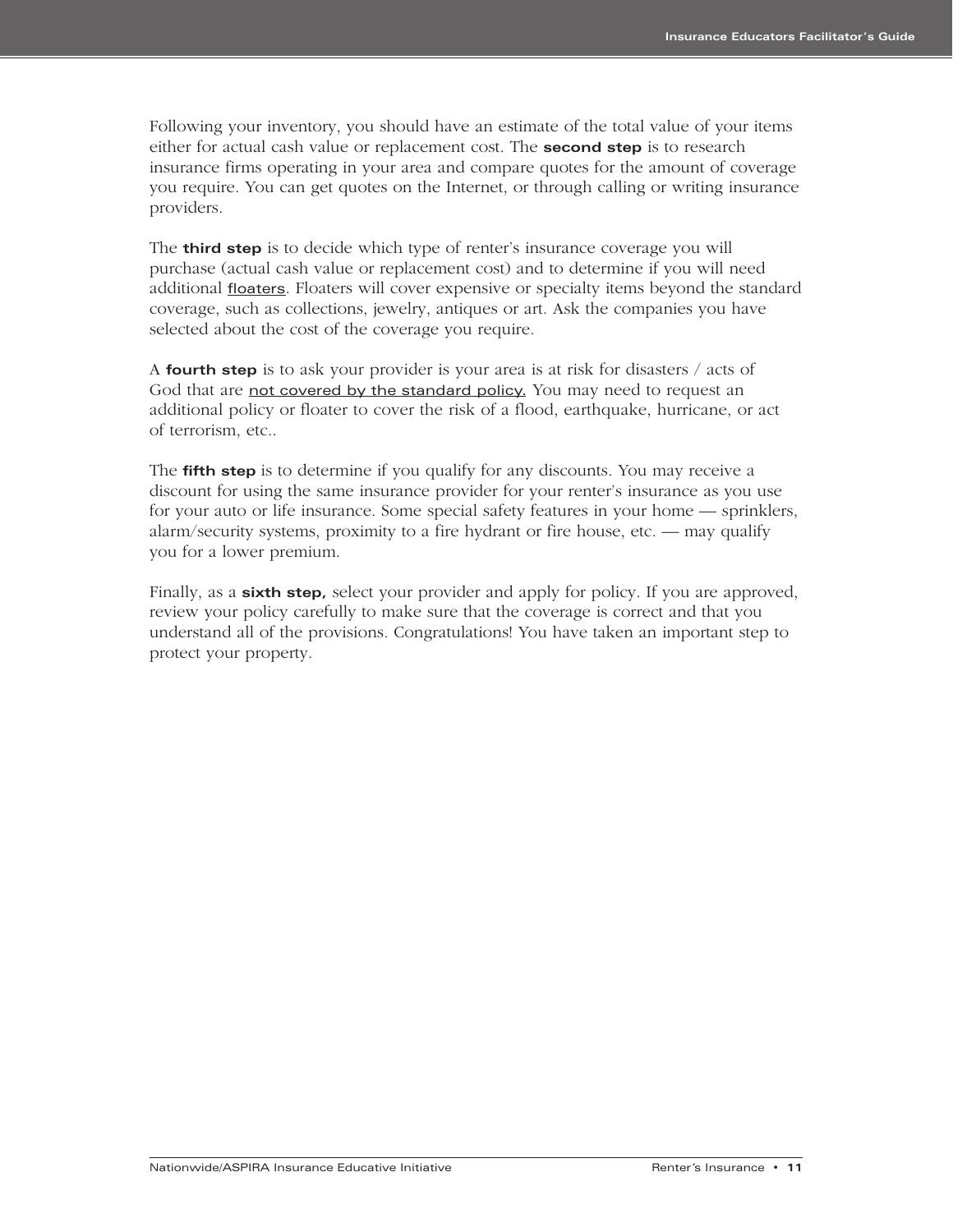### **Activity 5: Post-Test & Practice Shopping for a Policy**

#### **Time:** 20 minutes

#### **Purpose:**

Students will complete a brief quiz to demonstrate what they have learned in the class. Then, they can practice shopping for quotes on line, to get a feeling for their personal situation. If you have been able to recruit a guest speaker from the insurance field, s/he can provide additional insight, answer questions, and talk in detail about the participants' options.

#### **Materials Needed:**

Copies of post-test. A laptop with an internet connection and projection capability, or a computer lab with enough internet connections to facilitate individual or small team activities.

#### **Introduction:**

You can get a quote on renter's insurance by filling out an online questionnaire at http://www.nationwide.com.

#### **Instructor's Notes:**

The following steps will allow you to give an on-line insurance quote demo to participants.

1) Connect the laptop to the Internet with the screen on display via an LCD projector. Alternatively, you can conduct the class in a computer lab and participants can practice shopping for insurance individually or in groups. Connect to the Nationwide Insurance website at **http://nwinsurance.nationwide.com/nwinsurance/**. If the Nationwide

site does not provide quotes in your region, please see one of the following sites:

**http://www.insuremarket.com http://www.insure.com http://www.insweb.com**

2) On the left side, enter the state and type of quote ("property") you are looking for. The select "Start a Quick Quote."

3) On the following screen, select "rent." If you have time, review the privacy statement with the participants. If you haven't discussed the importance of credit yet, now is a good time.

4) Ask if any of the students would like to volunteer information. If not, use your own. Enter the zip code and county where the renter lives, followed by the renter's name and birth date. You may wish to use your own email address.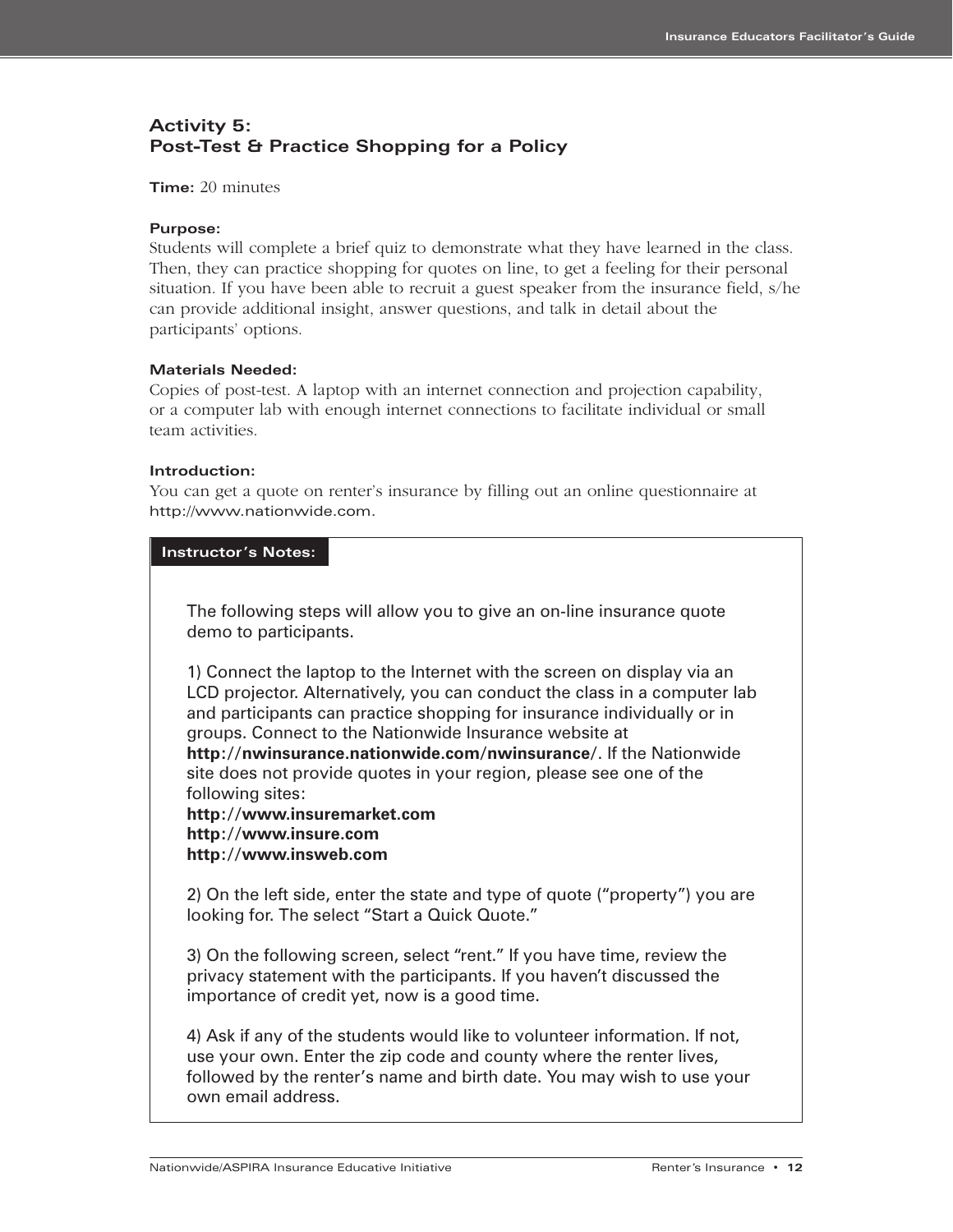Enter the property information. You may wish to ask students to imagine their actual home or where they plan to live sometime soon. Remind students that they will have to know all of the information requested in advance.

As you respond to each question, ask participants why the answer is important to the insurance company.

When you arrive at the limits page, explain the inverse relationship between deductibles and premium: a higher deductible (or more money to pay out-of-pocket in case of an incident) means a lower premium, and a lower deductible means a higher premium. Participants should be able to give an opinion as to whether they would prefer to pay a little less each month in return for high costs at the time of an incident, or pay a little more each month to avoid this. Where does risk come into play for the policyholder?

Explain the concept of "limits" or the maximum that the insurance company would pay in the case of an incident. For personal liability, for instance, what might happen if the limit was \$100,000, but you lose a lawsuit for \$250,000? Who would pay for the difference? Adjust the various options and recalculate the premium so that participants can see the relationship.

Determine the monthly cost of a renter's insurance policy. Ask the participants to give their opinion on whether this cost is worthwhile. If any still seem doubtful, ask them to think back to the game and what they learned about what happens in a world without insurance.

If you are unable to complete this activity in class, consider writing the addresses down on a flip chart for participants to copy and bring home with them.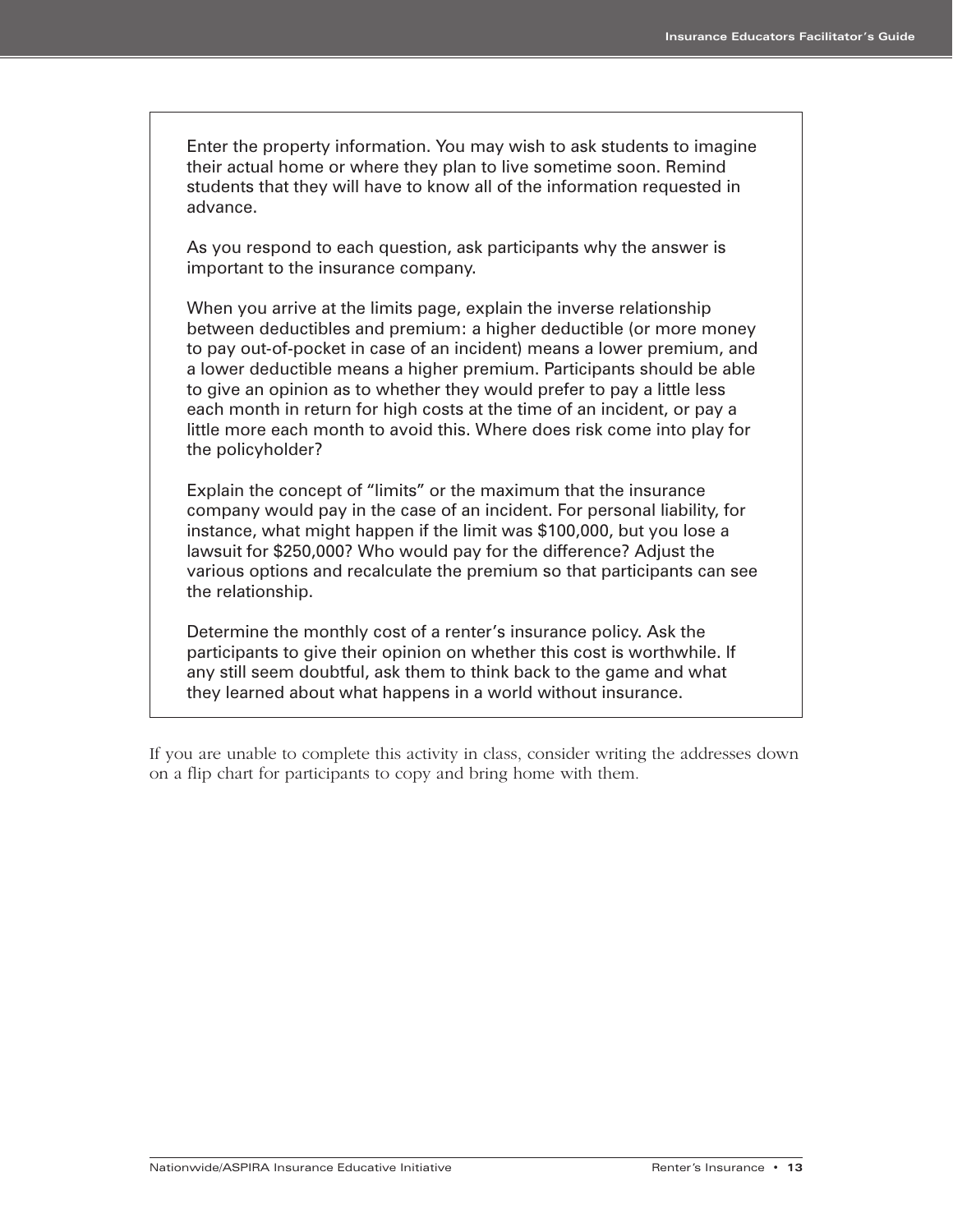#### **Instructor's Notes:**

Begin this activity by giving students **Handout 6:** *Post-Test.* Allow them 5 minutes to complete the exercise. Go over the correct answers and answer any questions.

#### **Post-Test Answers**

- 1. floater policies or increased limits
- 2. in your apartment.
- 3. \$500, but can vary
- 4. Cash value and replacement cost
- 5. Cash value
- 6. Security system in apartment, smoke detectors, dead bolt locks, current auto policyholder, non-smoker
- 7. Internet, friend, relative, yellow pages

This lesson may be held in a computer lab, or you may demonstrate before asking the participants to practice at home.

#### **Closing:**

Conclude by asking if there are additional questions. If you cannot answer the questions, you can offer to ask an insurance professional and contact the participants via email or give the answers in an upcoming session. Thank the participants for their time and congratulate them for taking an important step toward a secure financial future.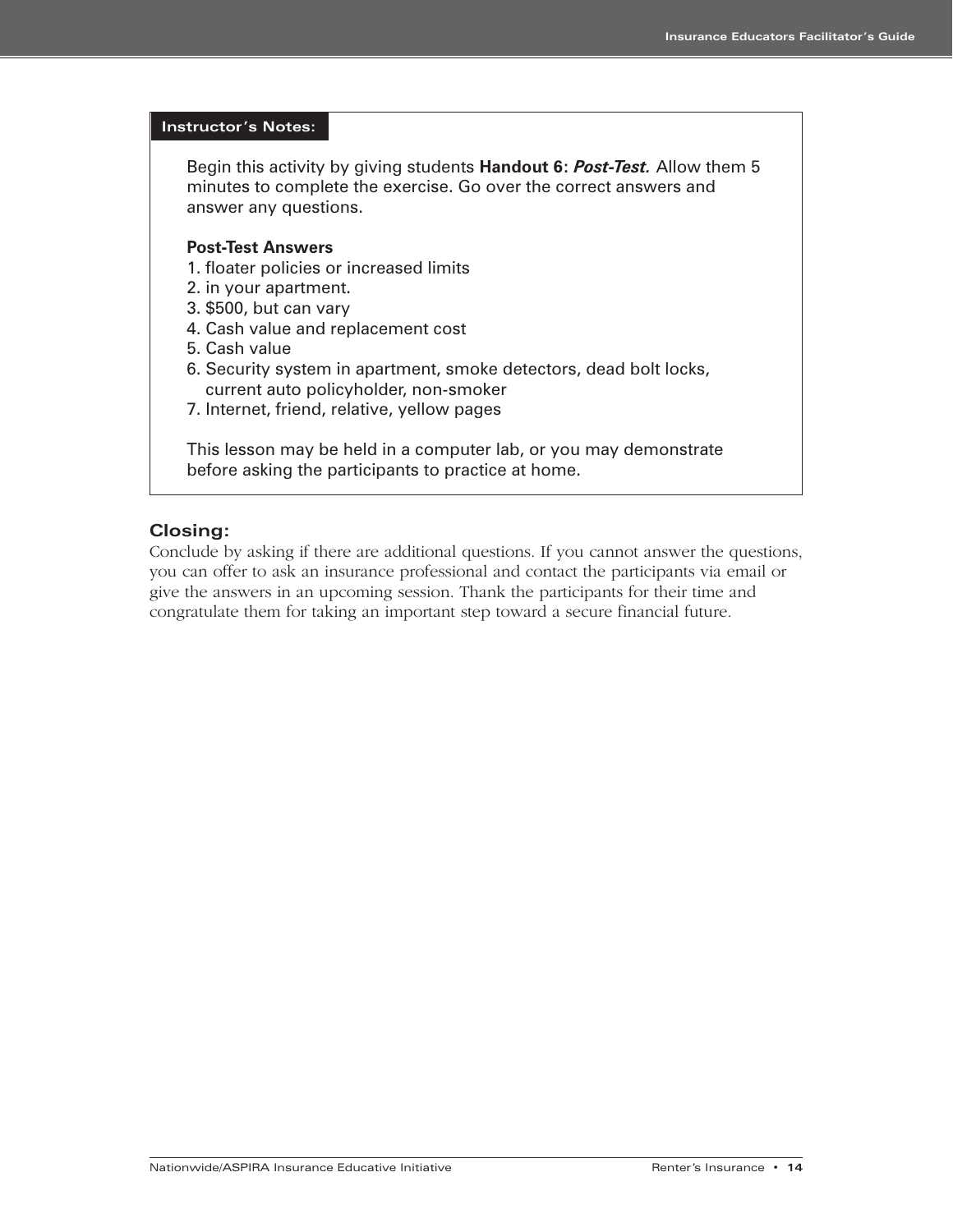





**Participant Handouts**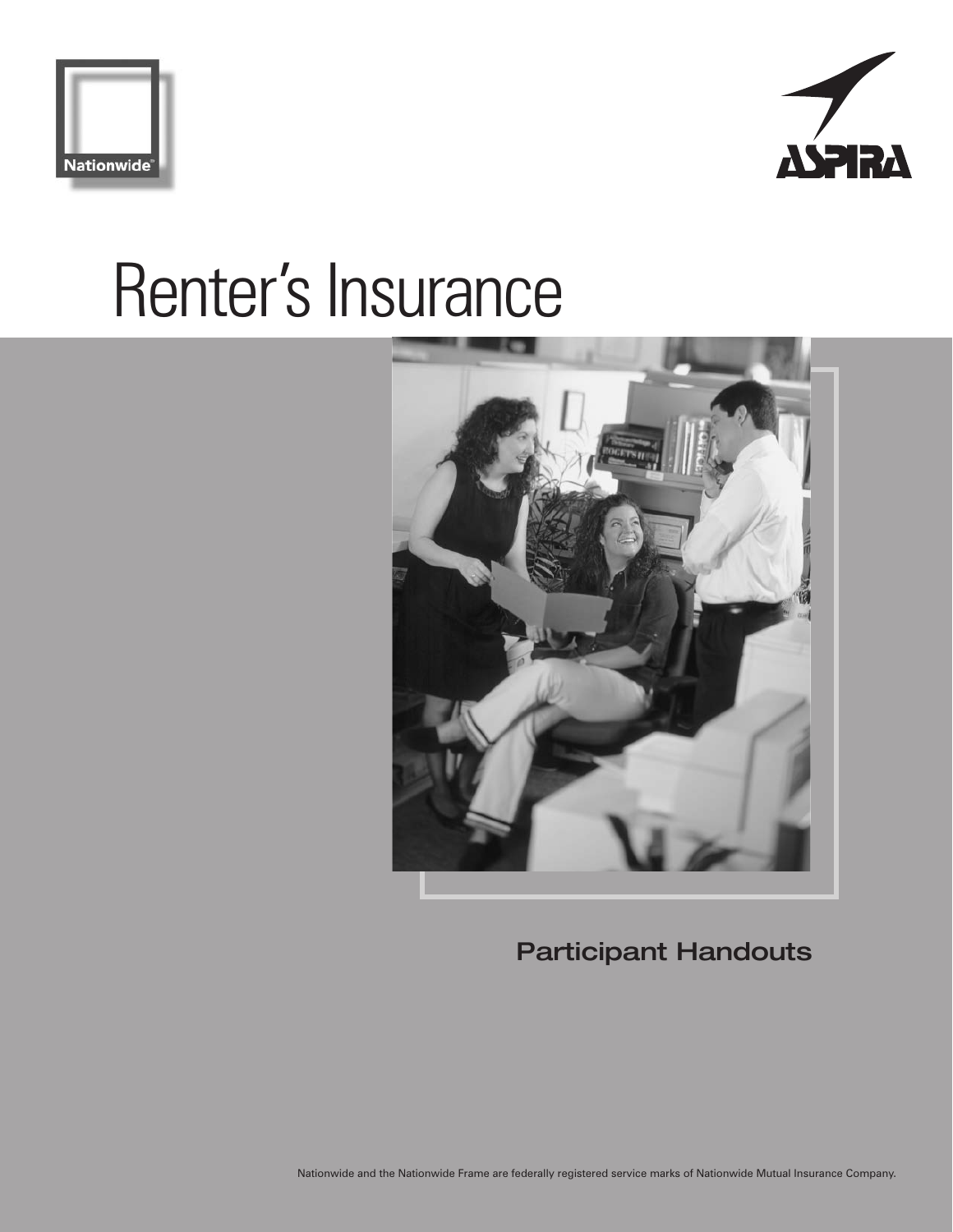# Handout 1

## **How Much Do You Know About Renter's Insurance Pre-Test**

**Do your best to answer each question with your current knowledge.**

1. What types of property does renter's insurance cover?

2. Which of the following is not covered under renters insurance: fire, flood from a storm, smoke, or lightning?

3. When your apartment plumbing springs a leak and ruins your furniture, who is responsible for replacing the furniture?

4. What does the landlord's insurance policy cover? Not cover?

5. If you are away at school and living in a dorm, does your parents' homeowner policy cover you?

6. The amount of money you are responsible for paying on a claim before the insurance company will pay is called what?

7. Which mode of transportation is covered under renters insurance?

8. What is one way to record your personal possessions?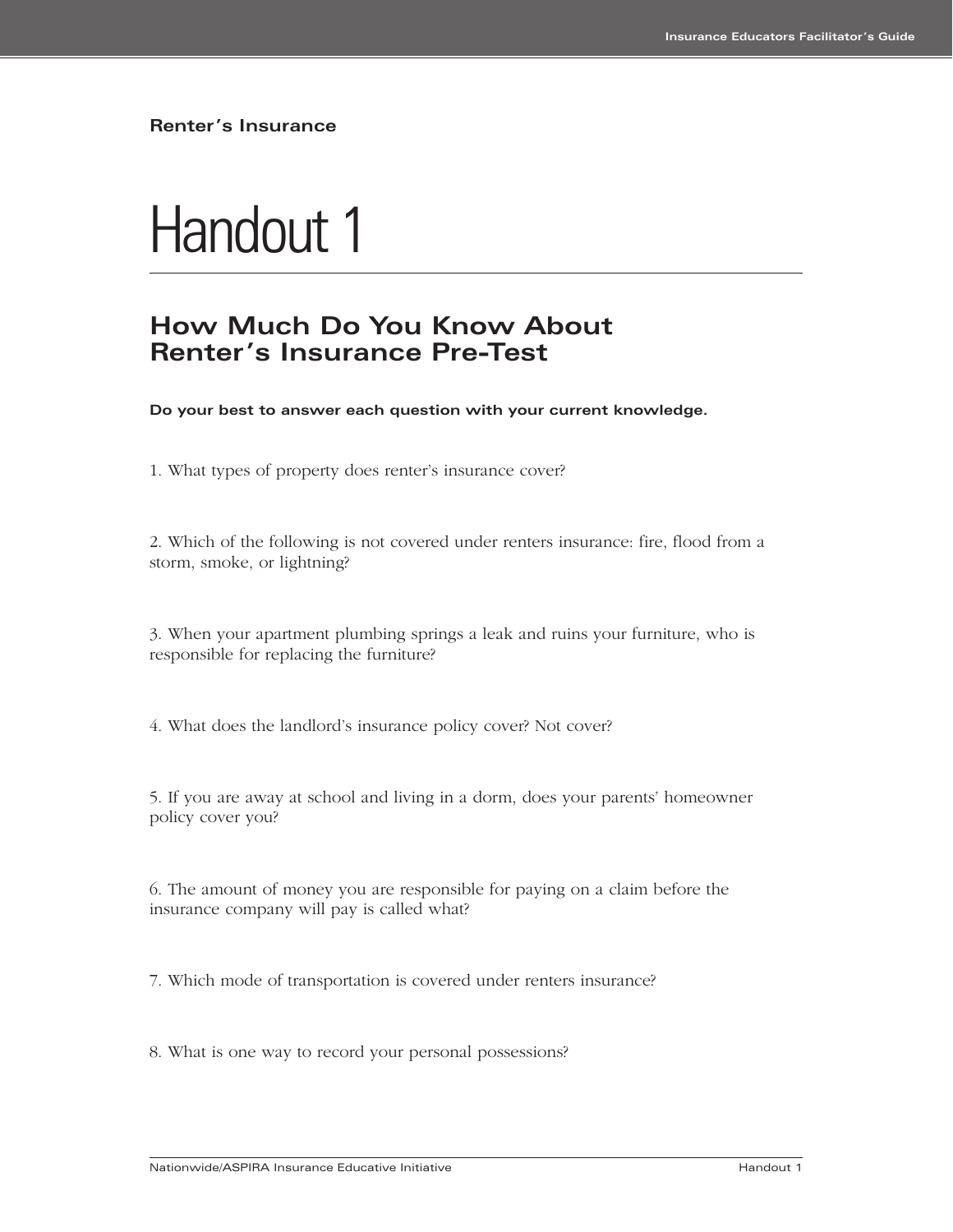# Handout 2

## **Parts of a Standard Renter's Insurance Policy**

The following items are covered under your standard policy, but in limited amounts. After evaluating your personal risk, you may wish to increase your coverage in these areas by paying an additional premium.

- **Loss of use** If you have to move out of your apartment due to a disaster, pays for your hotel bills and other associated expenses.
- **Credit card and forgery coverage** Covers theft or unauthorized use of your credit cards or checks up to a specified limit.
- **Valued Personal Property —**

High-valued personal property contained in your home should be covered as well. Some examples of specific property that your insurance provider may cover are:\*

- Jewelry, Watches and Furs
- Guns
- Tools
- Cameras, Camcorders
- Silverware, Goldware, Pewterware
- Securities, Deeds
- Watercraft, Trailers, Equipment and Motors
- Money, Coins, Gold
- Computers
- Business Property on Premises
- **Liability Coverage** Protects you if a guest is injured on your property in two ways: *Guest Medical Payments:* Provides for the guest's medical expenses, ambulance charges, hospital expenses and cost of a registered nurse.

*Legal:* Covers your legal defense costs if you are involved in a lawsuit.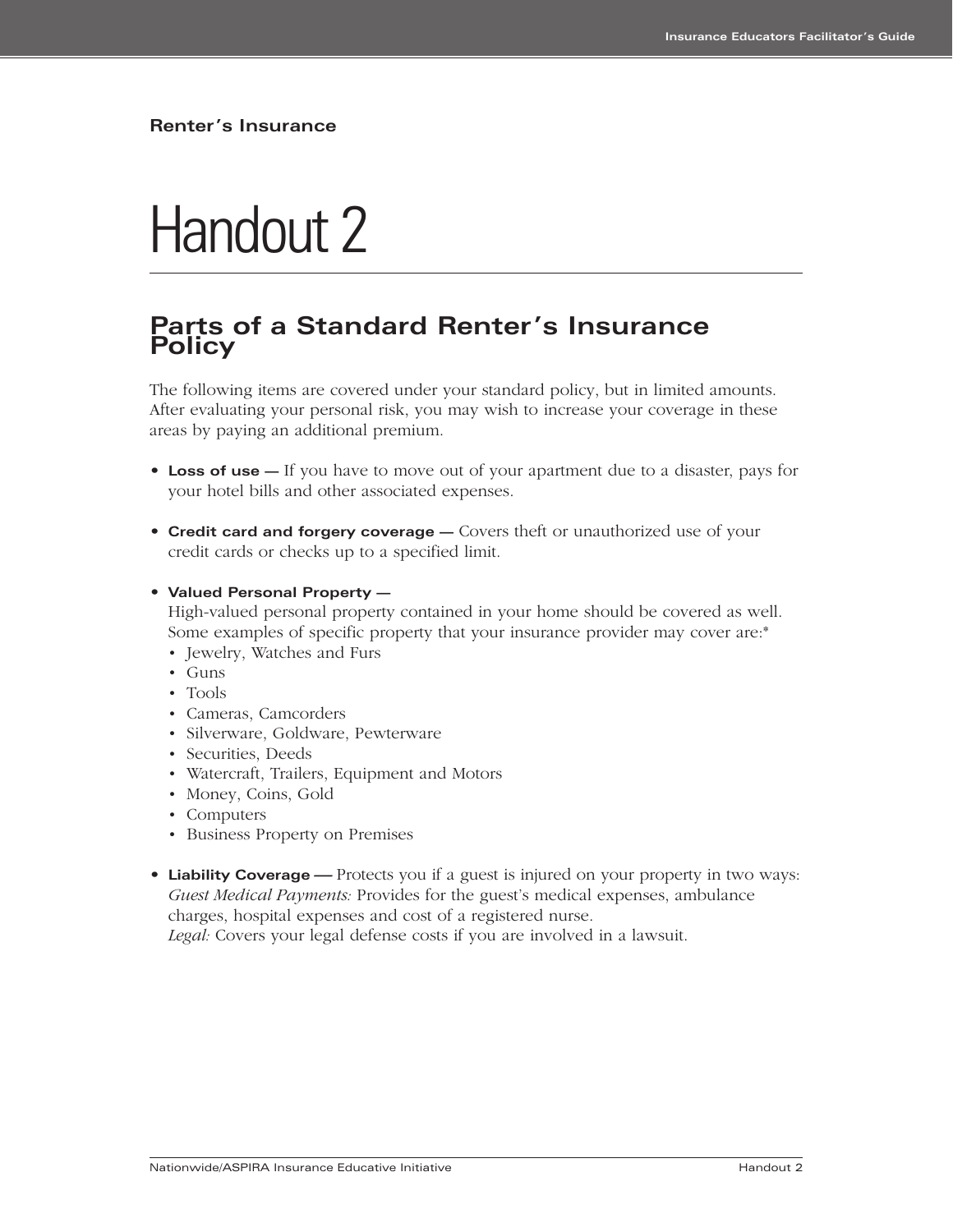# Handout 3

## **Renter's Insurance Article**

#### **Reprinted with permission of the Insurance Information Institute.**

What if you came home from work only to find your apartment had been totally trashed by a burglar? Or what if you walked into your living room and found yourself standing in a 3-inch flood of water? Well, if you think it's not a major problem because your landlord will foot the bill, YOU'RE WRONG.

Your landlord's insurance does NOT cover your personal property. Things like your clothes, stereo, furniture, television, bicycle, jewelry, personal computer, artwork and other items are not covered by your landlord's insurance against destruction or loss. As sorry as your landlord may be about the 3 inches of water in your living room or your stolen stereo, you're the one who'll have to buy a new couch and stereo system, not him.

*But renter's insurance covers your property and* protects you against losses from fire or smoke, lightning, vandalism, theft, explosion, windstorm, and water damage from plumbing. The policy may also provide coverage if in the event that non-residents are injured at your home or elsewhere by you, a family member or your pet and includes legal defense costs if you are taken to court.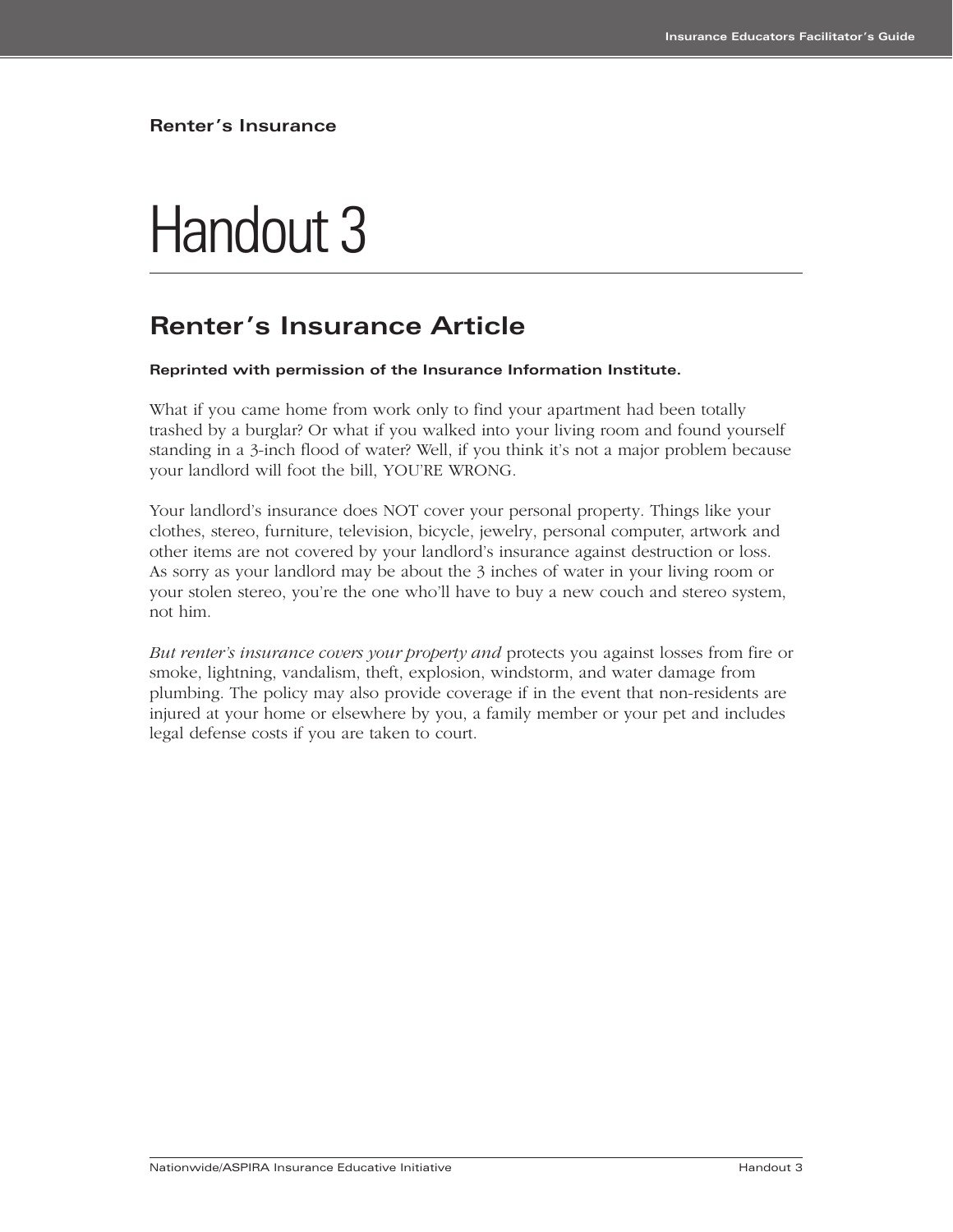#### **How Do You Buy Renter's Insurance?**

**1. Take An Inventory —** Make a list of everything in your apartment. Record model numbers, serial numbers, date of purchase and price of item. Take photographs or make a video of these items. Give one inventory to your insurance agent and keep another for yourself.

Keep your inventory and visual record of your things outside of the apartment, maybe in a safety deposit box or at the office.

#### **2. Ask About —**

*Theft Limits.* For example, most renters policies have a \$1,000 total limit on jewelry that is stolen, a \$3,000 - \$10,000 limit for computers. Ask for a list of standard coverage limits so you know whether you'll need to get additional coverage for some of your stuff.

*Actual Cash Value or Replacement Cost.* Your policy can insure your stuff in one of two ways — either for the cash value or the replacement cost. Actual Cash Value coverage takes into account the age and condition of items at the time of damage or loss. You would be reimbursed for the value of the item minus depreciation. Replacement Cost pays today's cost for an item of similar kind or quality.

*Deductible Options.* Find out about the deductible or your out-of-pocket cost. Keep in mind that raising your deductible will usually lower your premium.

**3. Discounts —** Insurance companies frequently offer discounts to their auto policyholders interested in buying a renters policy from them. You can also get discounts if your apartment or home has a security system, smoke detectors, or deadbolt locks. More discounts might be available depending on your age or whether you're a non-smoker.

**4. Shop Around —** Look on the Internet, ask friends or relatives or flip through the yellow pages to find the agent that is right for you. Call a variety of insurance companies and agents and ask a lot of questions. Keep your inventory handy, so you can find the amount of coverage that is most appropriate for you.

**5. Review Your Policy —** Review your policy with your insurance professional so that you understand what's covered. For example, flooding is not a covered peril in a renters insurance policy. However, if you live in a flood prone area, you may want to consider purchasing a flood insurance policy.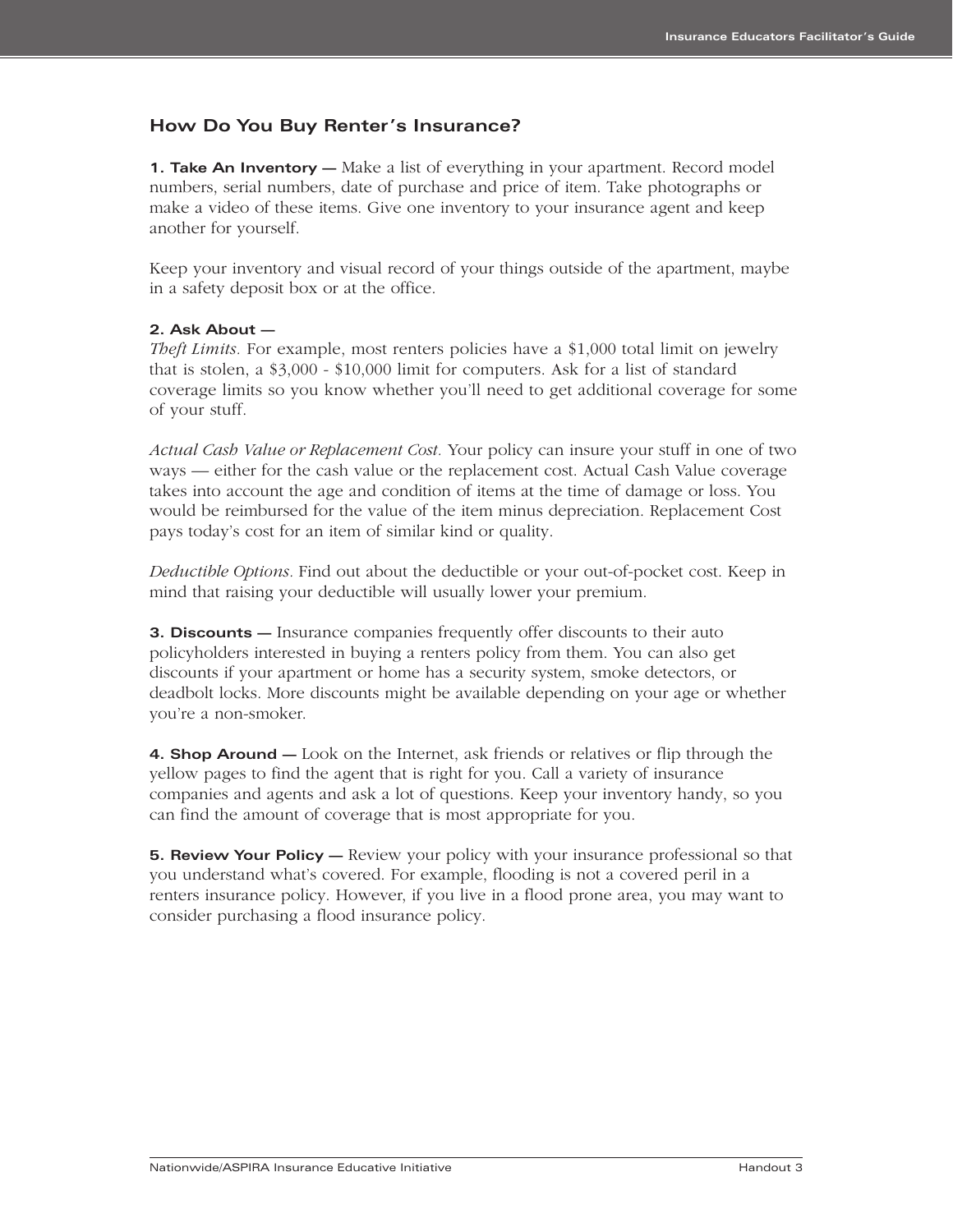## Handout 4

## **Terms You Need to Know (review from Introduction to Insurance)**

| <b>Actual cash value</b> | A type of insurance that reimburses you for the value of your<br>property today, minus wear and tear, age and depreciation                                                                                                  |
|--------------------------|-----------------------------------------------------------------------------------------------------------------------------------------------------------------------------------------------------------------------------|
| Claim                    | A report of a loss sent to the insurance company                                                                                                                                                                            |
| Coverage                 | Protection provided by an insurance policy                                                                                                                                                                                  |
| <b>Deductible</b>        | The amount the policyholder agrees to pay out-of-pocket in case<br>of a loss. The insurance company pays the remaining amount,<br>up to the limit                                                                           |
| <b>Depreciation</b>      | The decrease in the value of property due to condition, wear<br>and tear and age                                                                                                                                            |
| <b>Endorsement</b>       | A written amendment attached to an insurance policy to change,<br>restrict or broaden coverage                                                                                                                              |
| <b>Exclusion</b>         | A provision in an insurance policy that eliminates coverage for<br>certain risks, people, property classes, or locations                                                                                                    |
| <b>Insurance</b>         | A system to make large financial losses more affordable by<br>pooling the risks of many individuals and business entities and<br>transferring them to an insurance company or other large group<br>in return for a premium. |
| Insurance company        | The company who provides the insurance coverage and services<br>on a specific policy                                                                                                                                        |
| Liability                | Homeowners' Liability insurance pays for damages to property<br>owned by third parties or injuries to third parties that you may<br>cause unintentionally or through negligence.                                            |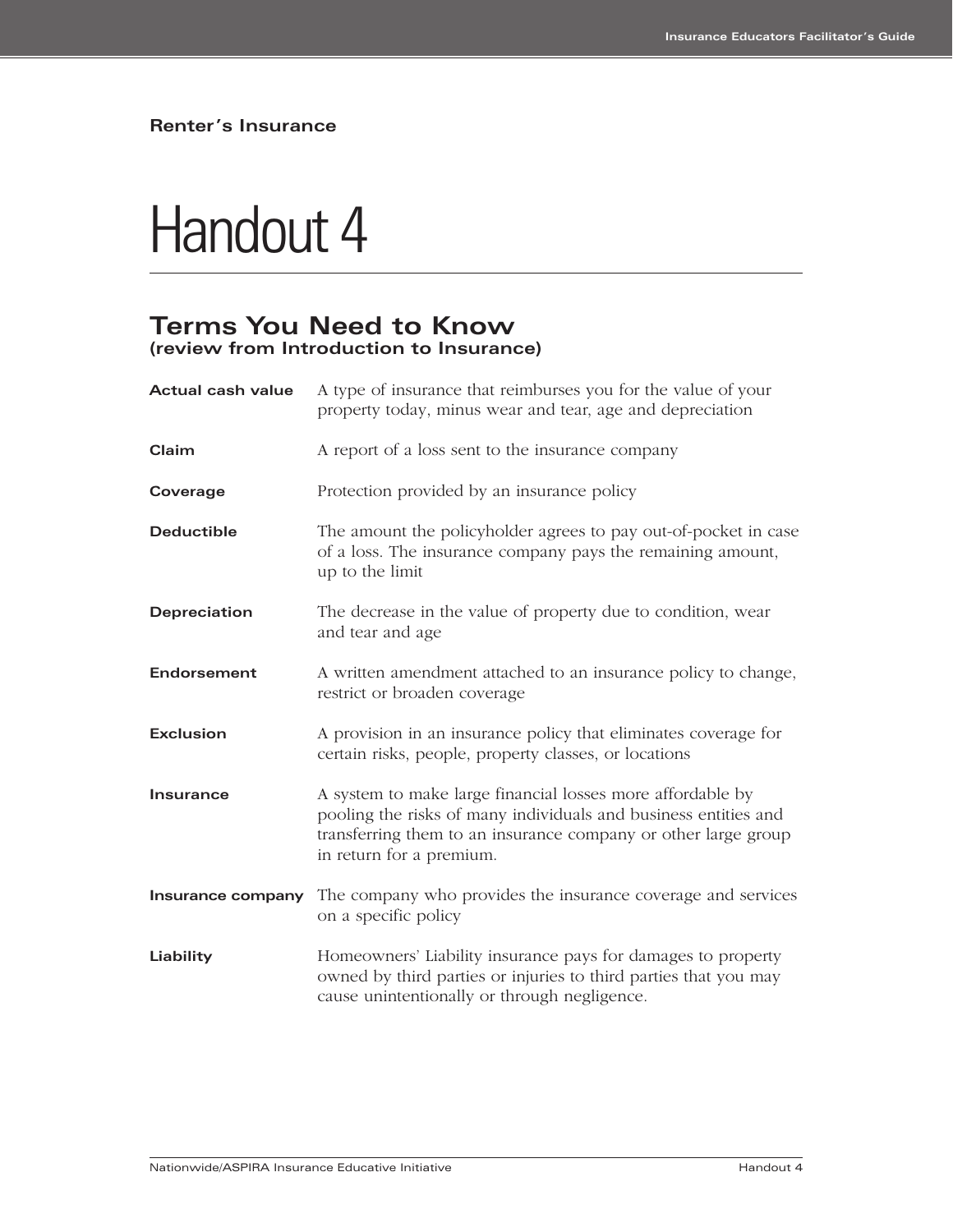| Limit                   | The maximum amount that an insurance company will pay for a<br>covered loss                                                                                               |
|-------------------------|---------------------------------------------------------------------------------------------------------------------------------------------------------------------------|
| Loss                    | Damage or destruction to something of value                                                                                                                               |
| Peril                   | Causes of loss under an insurance policy, such as fire,<br>windstorm, explosion, vandalism, etc.                                                                          |
| <b>Policy</b>           | A legal contract that sets forth the rights and obligations of both<br>the policyholder and the insurance company                                                         |
| Policyholder            | The person who owns the policy                                                                                                                                            |
| Premium                 | The monthly or annual cost of insurance                                                                                                                                   |
| Quote                   | Estimate from the insurance company of the premium you will<br>pay for an insurance policy. This is used to shop for a policy and<br>compare providers                    |
| <b>Replacement cost</b> | The amount it would cost to replace damaged property at<br>today's prices, without a deduction for depreciation                                                           |
| <b>Risk</b>             | The chance of financial loss                                                                                                                                              |
| Underwriter             | Insurance professional who evaluates requests for insurance,<br>determines who will be awarded coverage, and at what cost.<br>This person is an expert in assessing risk. |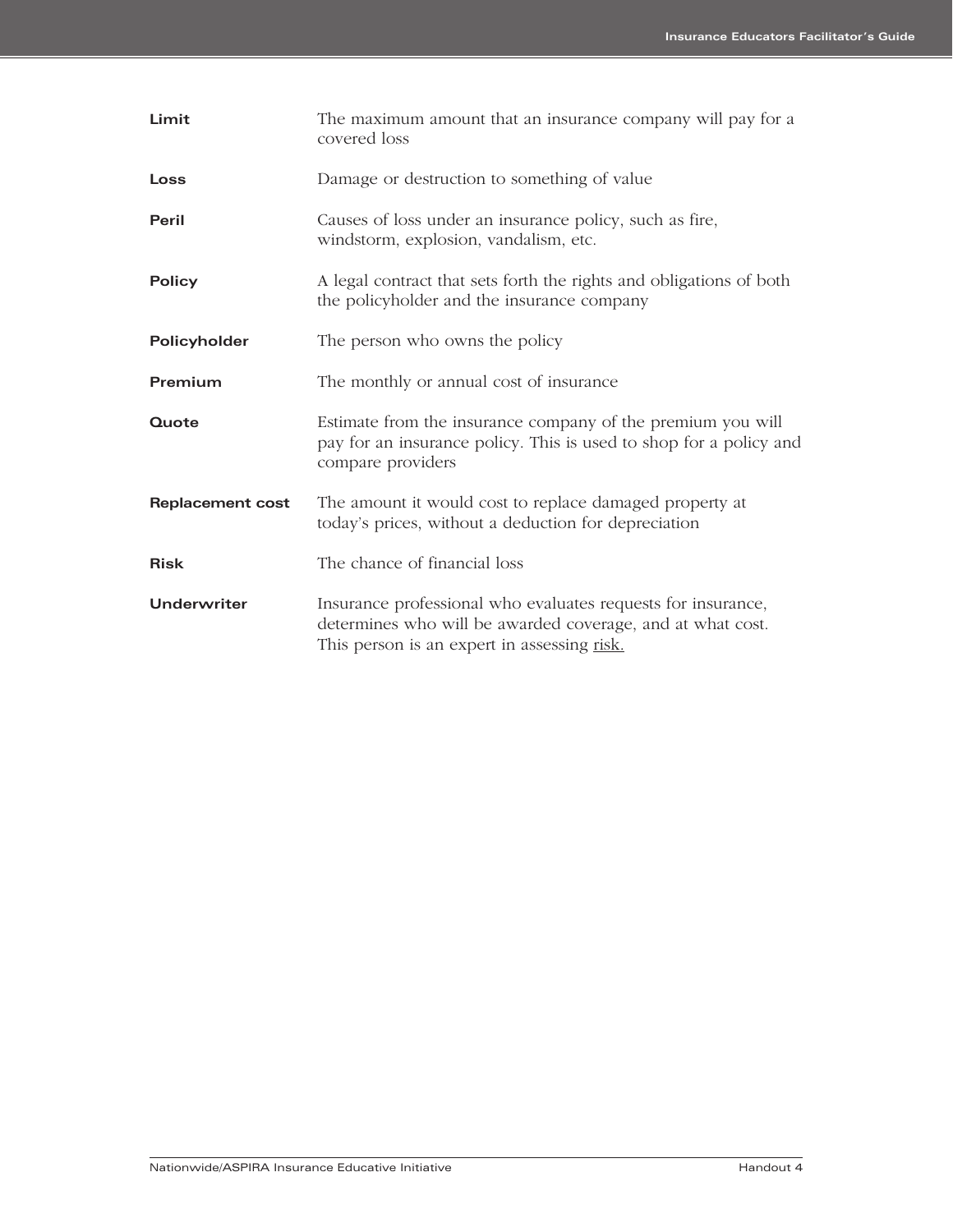

## **Inventory List for Renter's Insurance (See following pages)**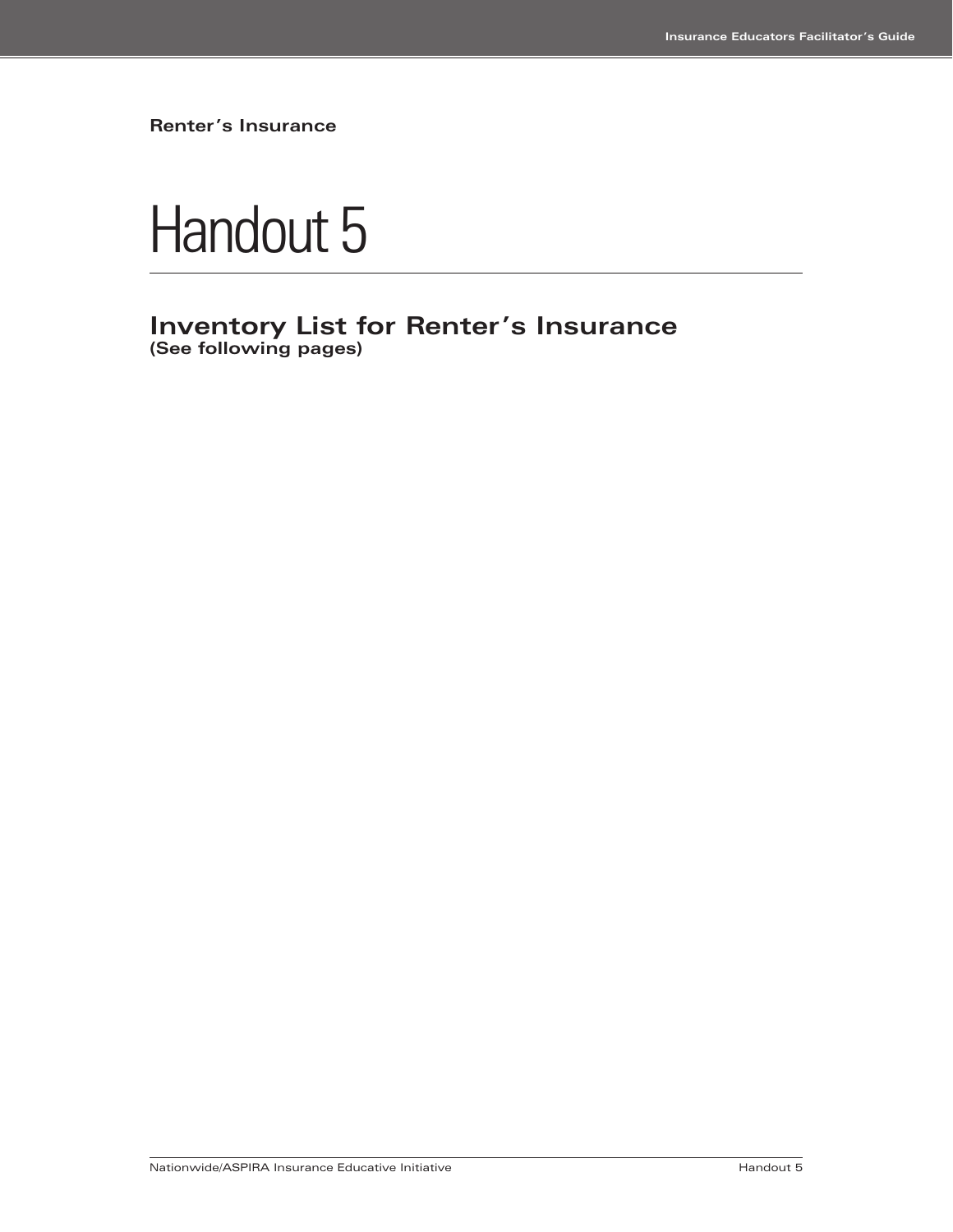## **Living Room**

| Item                            | How<br>Many? | <b>Purchase</b><br>Date(s) | Serial #<br>(if applies) | Cash<br>Value | Replacement<br>Value |
|---------------------------------|--------------|----------------------------|--------------------------|---------------|----------------------|
| Couch                           |              |                            |                          |               |                      |
| Loveseat                        |              |                            |                          |               |                      |
| Day Bed                         |              |                            |                          |               |                      |
| Stereo                          |              |                            |                          |               |                      |
| <b>Stereo Components</b>        |              |                            |                          |               |                      |
| <b>Speakers</b>                 |              |                            |                          |               |                      |
| Computer                        |              |                            |                          |               |                      |
| Printer                         |              |                            |                          |               |                      |
| Compuer desk                    |              |                            |                          |               |                      |
| "Bookcase, Small"               |              |                            |                          |               |                      |
| "Bookcase, Large"               |              |                            |                          |               |                      |
| "Table, Coffee"                 |              |                            |                          |               |                      |
| "Table, End"                    |              |                            |                          |               |                      |
| "Table, Drop Leaf / Occasional" |              |                            |                          |               |                      |
| Footstool                       |              |                            |                          |               |                      |
| "Cabinet, Curio"                |              |                            |                          |               |                      |
| <b>Hall Tree</b>                |              |                            |                          |               |                      |
| <b>Entertainment Center</b>     |              |                            |                          |               |                      |
| "TV <19""                       |              |                            |                          |               |                      |
| "TV > 19""                      |              |                            |                          |               |                      |
| "TV, Big Screen"                |              |                            |                          |               |                      |
| <b>VCR</b>                      |              |                            |                          |               |                      |
| <b>DVD</b>                      |              |                            |                          |               |                      |
| "PlayStation, etc."             |              |                            |                          |               |                      |
| "Chair, Straight"               |              |                            |                          |               |                      |
| "Chair, Arm"                    |              |                            |                          |               |                      |
| "Chair, Rocker"                 |              |                            |                          |               |                      |
| "Chair, Overstuffed"            |              |                            |                          |               |                      |
| "Chair, Occasional"             |              |                            |                          |               |                      |
| "Lamp, Table"                   |              |                            |                          |               |                      |
| "Lamp, Floor"                   |              |                            |                          |               |                      |
| Magazine Rack                   |              |                            |                          |               |                      |
| "Wicker Item, Small."           |              |                            |                          |               |                      |
| "Wicker Item, Large"            |              |                            |                          |               |                      |
| Music Cabinet                   |              |                            |                          |               |                      |
| "Chest, Large"                  |              |                            |                          |               |                      |
| "Chest, Small"                  |              |                            |                          |               |                      |
| "Rug, Small"                    |              |                            |                          |               |                      |
| "Rug, Large"                    |              |                            |                          |               |                      |
| "Art Glass, Small"              |              |                            |                          |               |                      |
| "Art Glass, Large"              |              |                            |                          |               |                      |
| "Clock, Grandfather"            |              |                            |                          |               |                      |
| "Desk, Small"                   |              |                            |                          |               |                      |
| "Desk, Large"                   |              |                            |                          |               |                      |
| <b>Books</b>                    |              |                            |                          |               |                      |
| CDs                             |              |                            |                          |               |                      |
| Videos/DVDs                     |              |                            |                          |               |                      |
| Video Games                     |              |                            |                          |               |                      |
| Plants                          |              |                            |                          |               |                      |
| Other                           |              |                            |                          |               |                      |
| Other                           |              |                            |                          |               |                      |
| Other                           |              |                            |                          |               |                      |
| Other                           |              |                            |                          |               |                      |
| Other                           |              |                            |                          |               |                      |
| <b>TOTAL</b>                    |              |                            |                          |               |                      |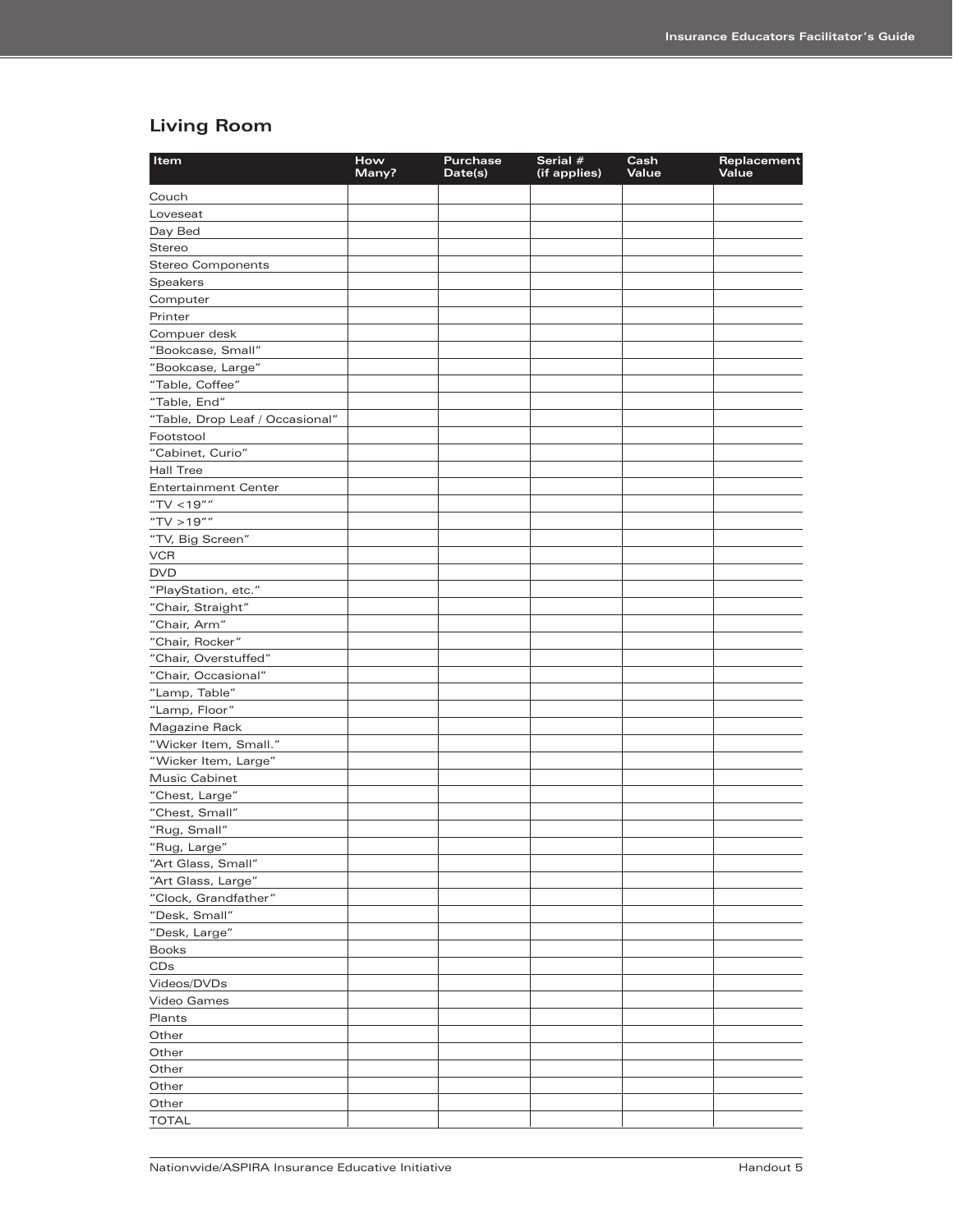## **Dining Room**

| Item                        | How<br>Many? | <b>Purchase</b><br>Date(s) | Serial #<br>(if applies) | Cash<br>Value | Replacement<br>Value |
|-----------------------------|--------------|----------------------------|--------------------------|---------------|----------------------|
| "Bench, Harvest"            |              |                            |                          |               |                      |
| "Buffet, Base"              |              |                            |                          |               |                      |
| "Cabinet, China Hutch, Top" |              |                            |                          |               |                      |
| "Cabinet, China/One Piece"  |              |                            |                          |               |                      |
| "Cabinet, Curio"            |              |                            |                          |               |                      |
| "Cabinet, Corner"           |              |                            |                          |               |                      |
| <b>Dining Table</b>         |              |                            |                          |               |                      |
| Dining Chair                |              |                            |                          |               |                      |
| "Art / Glass, Small"        |              |                            |                          |               |                      |
| "Art / Glass, Large"        |              |                            |                          |               |                      |
| <b>Tea Cart</b>             |              |                            |                          |               |                      |
| "Rug, Small"                |              |                            |                          |               |                      |
| "Rug, Large"                |              |                            |                          |               |                      |
| "Wicker Item, Small"        |              |                            |                          |               |                      |
| "Wicker Item, Large"        |              |                            |                          |               |                      |
| Server                      |              |                            |                          |               |                      |
| Lamp                        |              |                            |                          |               |                      |
| Chandelier                  |              |                            |                          |               |                      |
| China/Dishes                |              |                            |                          |               |                      |
| Silver                      |              |                            |                          |               |                      |
| Crystal                     |              |                            |                          |               |                      |
| Glassware                   |              |                            |                          |               |                      |
| Linen                       |              |                            |                          |               |                      |
| <b>Table Decorations</b>    |              |                            |                          |               |                      |
| Decorative Item             |              |                            |                          |               |                      |
| Decorative Item             |              |                            |                          |               |                      |
| Other                       |              |                            |                          |               |                      |
| Other                       |              |                            |                          |               |                      |
| Other                       |              |                            |                          |               |                      |
| Other                       |              |                            |                          |               |                      |
| <b>TOTAL</b>                |              |                            |                          |               |                      |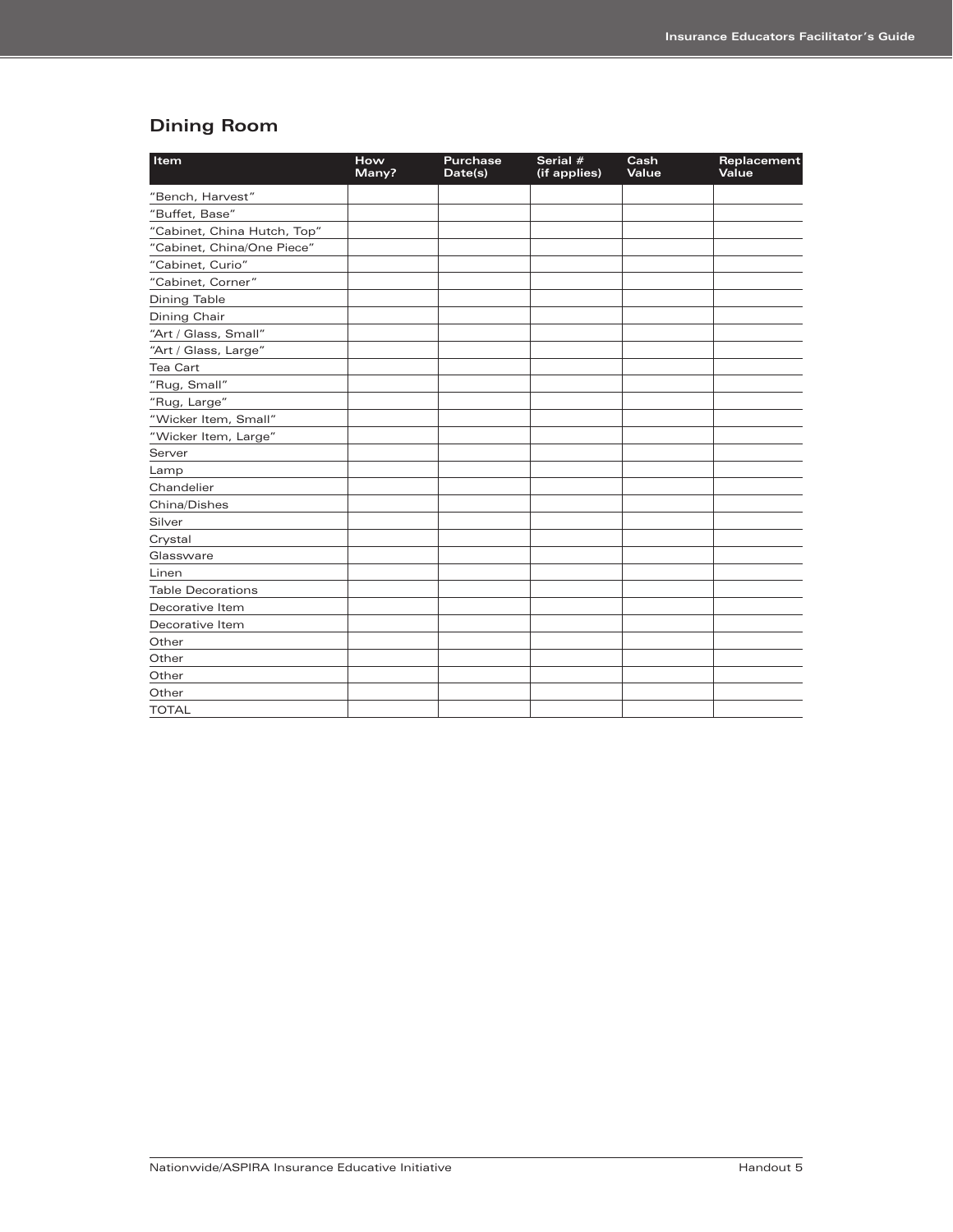#### **Bedroom**

| Mattress/Boxspring<br><b>Bed Frame</b><br>Headboard/Baseboard<br>"Chest, small"<br>"Chest, Cedar"<br>"Chest, Large"<br>Footlocker<br>"Table, Coffee"<br>"Table, End"<br>Stereo<br><b>Stereo Components</b><br>Speakers<br>Computer<br>Printer<br>Computer desk<br>"TV < $19$ """<br>"TV > $19$ """<br>"TV, Big Screen" | Item       | How<br>Many? | <b>Purchase</b><br>Date(s) | Serial #<br>(if applies) | Cash<br>Value | Replacement<br>Value |
|------------------------------------------------------------------------------------------------------------------------------------------------------------------------------------------------------------------------------------------------------------------------------------------------------------------------|------------|--------------|----------------------------|--------------------------|---------------|----------------------|
|                                                                                                                                                                                                                                                                                                                        |            |              |                            |                          |               |                      |
|                                                                                                                                                                                                                                                                                                                        |            |              |                            |                          |               |                      |
|                                                                                                                                                                                                                                                                                                                        |            |              |                            |                          |               |                      |
|                                                                                                                                                                                                                                                                                                                        |            |              |                            |                          |               |                      |
|                                                                                                                                                                                                                                                                                                                        |            |              |                            |                          |               |                      |
|                                                                                                                                                                                                                                                                                                                        |            |              |                            |                          |               |                      |
|                                                                                                                                                                                                                                                                                                                        |            |              |                            |                          |               |                      |
|                                                                                                                                                                                                                                                                                                                        |            |              |                            |                          |               |                      |
|                                                                                                                                                                                                                                                                                                                        |            |              |                            |                          |               |                      |
|                                                                                                                                                                                                                                                                                                                        |            |              |                            |                          |               |                      |
|                                                                                                                                                                                                                                                                                                                        |            |              |                            |                          |               |                      |
|                                                                                                                                                                                                                                                                                                                        |            |              |                            |                          |               |                      |
|                                                                                                                                                                                                                                                                                                                        |            |              |                            |                          |               |                      |
|                                                                                                                                                                                                                                                                                                                        |            |              |                            |                          |               |                      |
|                                                                                                                                                                                                                                                                                                                        |            |              |                            |                          |               |                      |
|                                                                                                                                                                                                                                                                                                                        |            |              |                            |                          |               |                      |
|                                                                                                                                                                                                                                                                                                                        |            |              |                            |                          |               |                      |
|                                                                                                                                                                                                                                                                                                                        |            |              |                            |                          |               |                      |
|                                                                                                                                                                                                                                                                                                                        | <b>VCR</b> |              |                            |                          |               |                      |
| <b>DVD Player</b>                                                                                                                                                                                                                                                                                                      |            |              |                            |                          |               |                      |
| "Playstation, etc."                                                                                                                                                                                                                                                                                                    |            |              |                            |                          |               |                      |
| <b>TV Table</b>                                                                                                                                                                                                                                                                                                        |            |              |                            |                          |               |                      |
| "Wicker Item, Small"                                                                                                                                                                                                                                                                                                   |            |              |                            |                          |               |                      |
| "Wicker Item, Large"                                                                                                                                                                                                                                                                                                   |            |              |                            |                          |               |                      |
| "Desk, Small"                                                                                                                                                                                                                                                                                                          |            |              |                            |                          |               |                      |
| "Desk, Large"                                                                                                                                                                                                                                                                                                          |            |              |                            |                          |               |                      |
| "Dresser, Vanity"                                                                                                                                                                                                                                                                                                      |            |              |                            |                          |               |                      |
| "Dresser, Single"                                                                                                                                                                                                                                                                                                      |            |              |                            |                          |               |                      |
| Night Stand                                                                                                                                                                                                                                                                                                            |            |              |                            |                          |               |                      |
| "Bookcase, Large"                                                                                                                                                                                                                                                                                                      |            |              |                            |                          |               |                      |
| "Chair, Small"                                                                                                                                                                                                                                                                                                         |            |              |                            |                          |               |                      |
| "Chair, Large"                                                                                                                                                                                                                                                                                                         |            |              |                            |                          |               |                      |
| "Chair, Rocker"                                                                                                                                                                                                                                                                                                        |            |              |                            |                          |               |                      |
| "Wardrobe / Armoire, Small"                                                                                                                                                                                                                                                                                            |            |              |                            |                          |               |                      |
| "Rug, Small"                                                                                                                                                                                                                                                                                                           |            |              |                            |                          |               |                      |
| "Rug, Large"                                                                                                                                                                                                                                                                                                           |            |              |                            |                          |               |                      |
| "Art/Glass, Small"                                                                                                                                                                                                                                                                                                     |            |              |                            |                          |               |                      |
| "Art/Glass, Large"                                                                                                                                                                                                                                                                                                     |            |              |                            |                          |               |                      |
| <b>DVDs</b>                                                                                                                                                                                                                                                                                                            |            |              |                            |                          |               |                      |
| CDs                                                                                                                                                                                                                                                                                                                    |            |              |                            |                          |               |                      |
| Games                                                                                                                                                                                                                                                                                                                  |            |              |                            |                          |               |                      |
| Other                                                                                                                                                                                                                                                                                                                  |            |              |                            |                          |               |                      |
| Other                                                                                                                                                                                                                                                                                                                  |            |              |                            |                          |               |                      |
| Other                                                                                                                                                                                                                                                                                                                  |            |              |                            |                          |               |                      |
| <b>TOTAL</b>                                                                                                                                                                                                                                                                                                           |            |              |                            |                          |               |                      |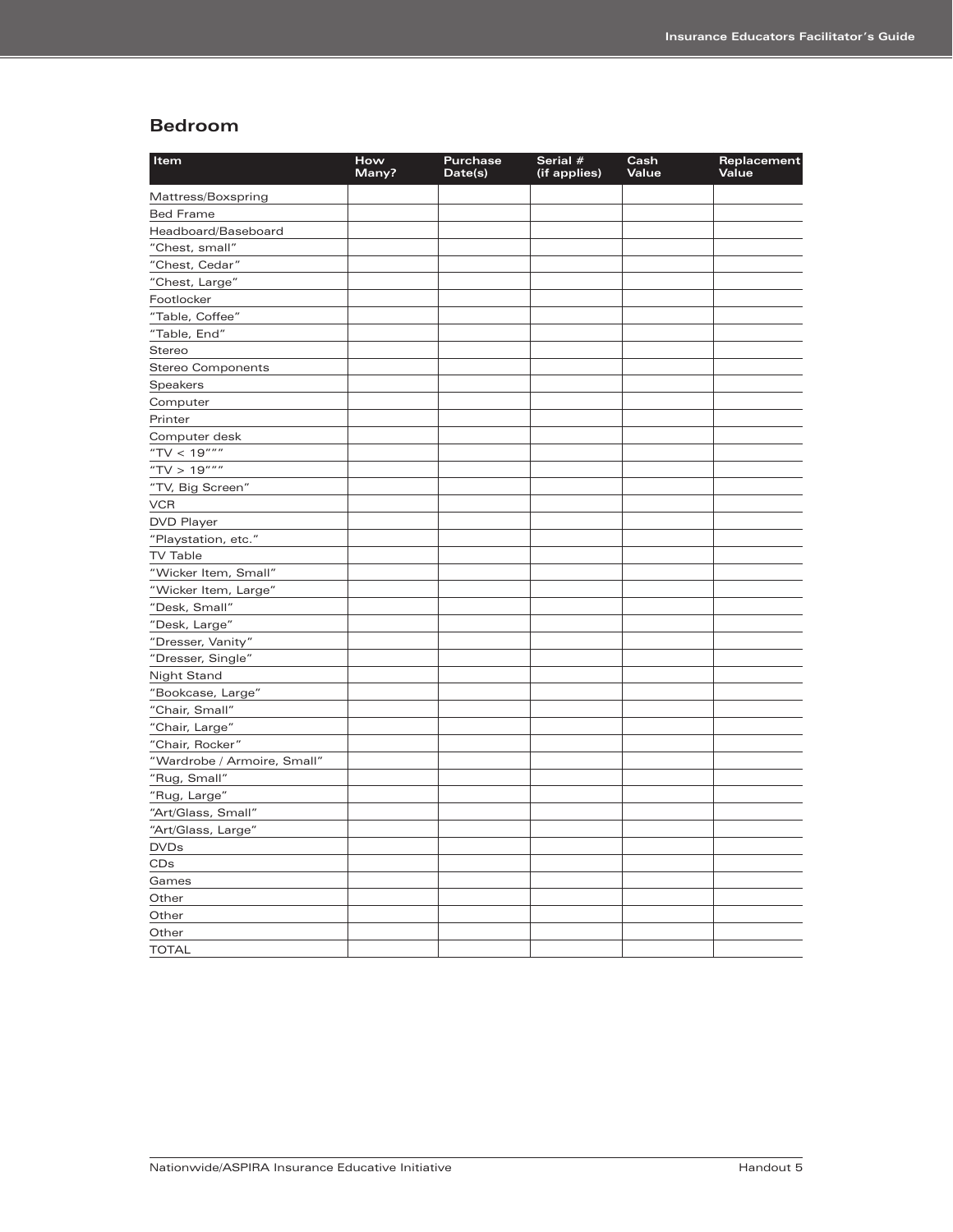#### **Kitchen**

(record appliances only if you own them)

| Item                    | How<br>Many? | <b>Purchase</b><br>Date(s) | Serial #<br>(if applies) | Cash<br>Value | Replacement<br>Value |
|-------------------------|--------------|----------------------------|--------------------------|---------------|----------------------|
| Refrigerator            |              |                            |                          |               |                      |
| Stove                   |              |                            |                          |               |                      |
| Dishwasher              |              |                            |                          |               |                      |
| Microwave               |              |                            |                          |               |                      |
| Baker's Rack            |              |                            |                          |               |                      |
| Table                   |              |                            |                          |               |                      |
| Chair                   |              |                            |                          |               |                      |
| Highchair               |              |                            |                          |               |                      |
| Ironing Board           |              |                            |                          |               |                      |
| Iron                    |              |                            |                          |               |                      |
| <b>Small Appliances</b> |              |                            |                          |               |                      |
| <b>Dishes</b>           |              |                            |                          |               |                      |
| Flatware                |              |                            |                          |               |                      |
| Kitchen Cabinet         |              |                            |                          |               |                      |
| Serving Cart            |              |                            |                          |               |                      |
| "TV < $19$ """          |              |                            |                          |               |                      |
| "TV > $19$ """          |              |                            |                          |               |                      |
| Radio/Stereo            |              |                            |                          |               |                      |
| Other                   |              |                            |                          |               |                      |
| Other                   |              |                            |                          |               |                      |
| Other                   |              |                            |                          |               |                      |
| Other                   |              |                            |                          |               |                      |
| <b>TOTAL</b>            |              |                            |                          |               |                      |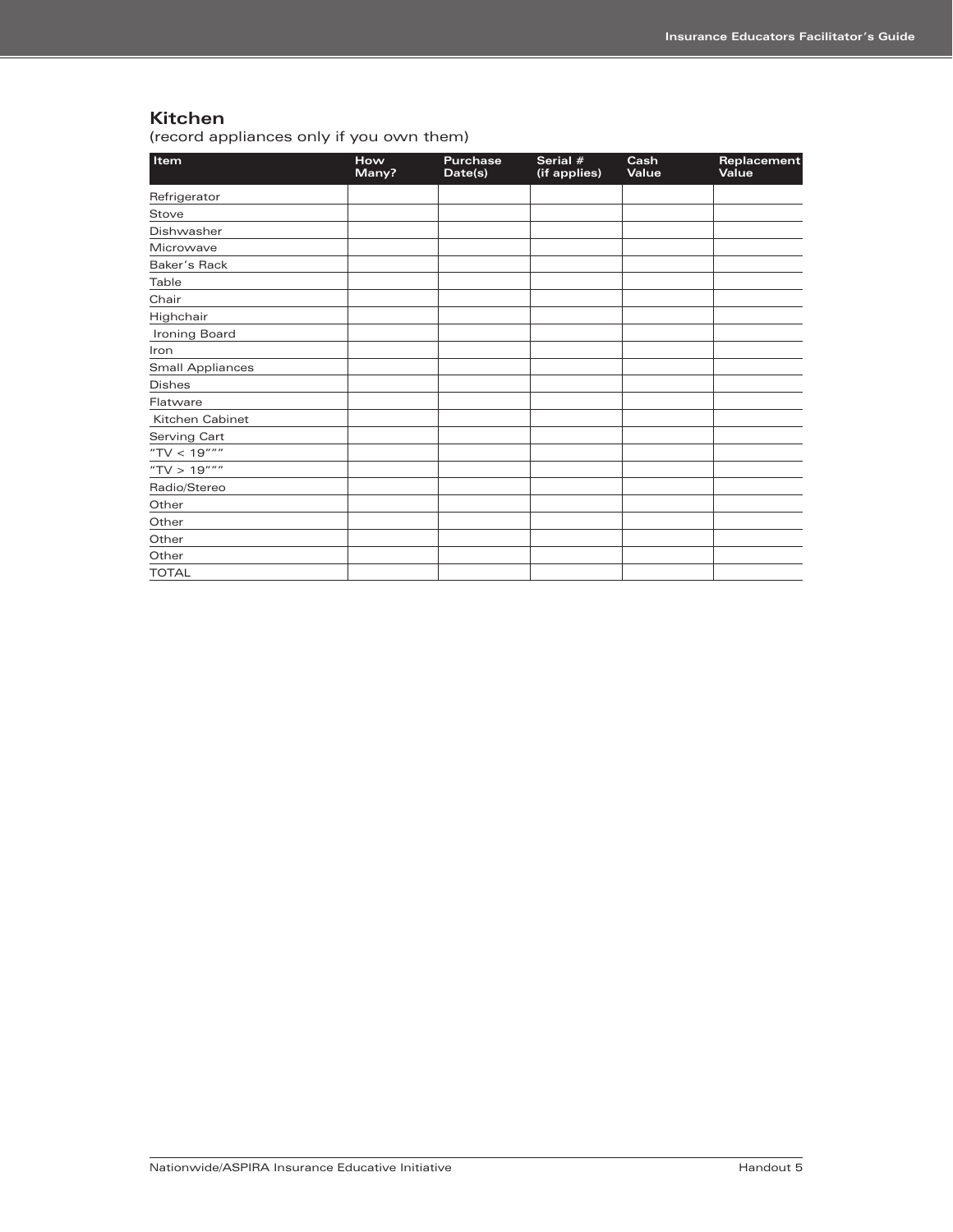### **Office/Den**

| Item                 | How<br>Many? | <b>Purchase</b><br>Date(s) | Serial #<br>(if applies) | Cash<br>Value | Replacement<br>Value |
|----------------------|--------------|----------------------------|--------------------------|---------------|----------------------|
| "Bookcase, Small"    |              |                            |                          |               |                      |
| "Bookcase, Large"    |              |                            |                          |               |                      |
| "Chair, Small"       |              |                            |                          |               |                      |
| "Chair, Large"       |              |                            |                          |               |                      |
| Computer             |              |                            |                          |               |                      |
| "Computer, Printer"  |              |                            |                          |               |                      |
| "Copier, Table-Top"  |              |                            |                          |               |                      |
| "Copier, Floor"      |              |                            |                          |               |                      |
| Fax machine          |              |                            |                          |               |                      |
| Credenza             |              |                            |                          |               |                      |
| <b>Desk</b>          |              |                            |                          |               |                      |
| Computer table       |              |                            |                          |               |                      |
| File cabinet         |              |                            |                          |               |                      |
| Table                |              |                            |                          |               |                      |
| "Art / Glass, Small" |              |                            |                          |               |                      |
| "Art / Glass, Large" |              |                            |                          |               |                      |
| "Wicker Item, Small" |              |                            |                          |               |                      |
| "Wicker Item, Large" |              |                            |                          |               |                      |
| Stool                |              |                            |                          |               |                      |
| Other                |              |                            |                          |               |                      |
| Other                |              |                            |                          |               |                      |
| Other                |              |                            |                          |               |                      |
| Other                |              |                            |                          |               |                      |
| <b>TOTAL</b>         |              |                            |                          |               |                      |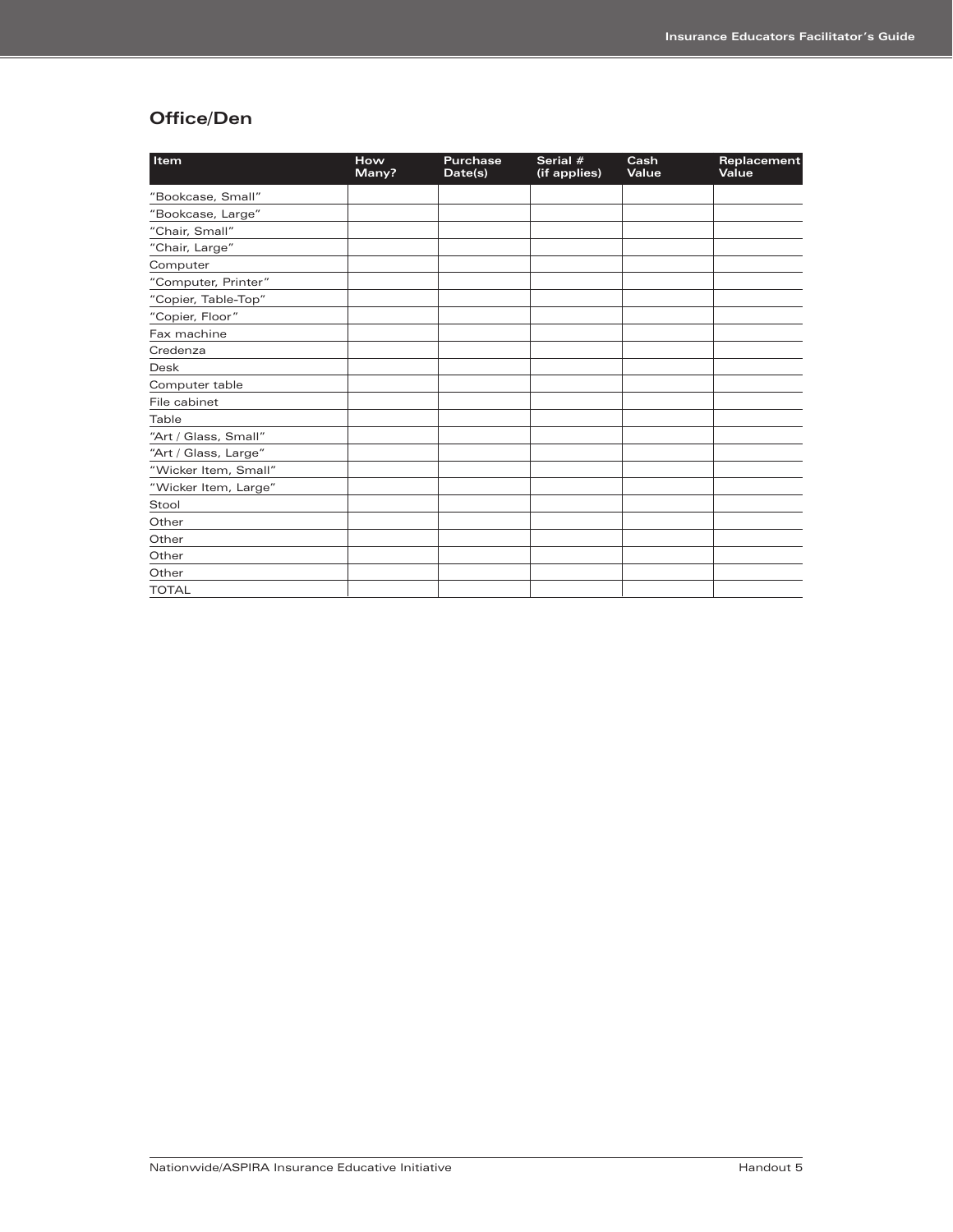### **Nursery**

| Item                 | How<br>Many? | <b>Purchase</b><br>Date(s) | Serial #<br>(if applies) | Cash<br>Value | Replacement<br>Value |
|----------------------|--------------|----------------------------|--------------------------|---------------|----------------------|
| <b>Bassinette</b>    |              |                            |                          |               |                      |
| "Bed, Youth"         |              |                            |                          |               |                      |
| "Crib, Baby"         |              |                            |                          |               |                      |
| "Chair, Child's"     |              |                            |                          |               |                      |
| "Chair, High"        |              |                            |                          |               |                      |
| "Chair, Rocker"      |              |                            |                          |               |                      |
| Chest                |              |                            |                          |               |                      |
| "Chest, Toy"         |              |                            |                          |               |                      |
| <b>Dresser</b>       |              |                            |                          |               |                      |
| Playpen              |              |                            |                          |               |                      |
| "Table, Child's"     |              |                            |                          |               |                      |
| Table                |              |                            |                          |               |                      |
| "Wicker Item, Small" |              |                            |                          |               |                      |
| "Wicker Item, Large" |              |                            |                          |               |                      |
| "Art/Glass, Small"   |              |                            |                          |               |                      |
| "Art/Glass, Large"   |              |                            |                          |               |                      |
| "Rug, Large"         |              |                            |                          |               |                      |
| "Rug, Small"         |              |                            |                          |               |                      |
| <b>Books</b>         |              |                            |                          |               |                      |
| Toys                 |              |                            |                          |               |                      |
| "Toys, Electronic"   |              |                            |                          |               |                      |
| Games                |              |                            |                          |               |                      |
| "Games, electronic"  |              |                            |                          |               |                      |
| "Games, computer"    |              |                            |                          |               |                      |
| Videos/DVDs          |              |                            |                          |               |                      |
| Decorative Items     |              |                            |                          |               |                      |
| "TV > $19$ ""        |              |                            |                          |               |                      |
| "TV < $19$ """       |              |                            |                          |               |                      |
| DVD/DCR              |              |                            |                          |               |                      |
| Computer             |              |                            |                          |               |                      |
| Radio/Stereo         |              |                            |                          |               |                      |
| Other                |              |                            |                          |               |                      |
| Other                |              |                            |                          |               |                      |
| Other                |              |                            |                          |               |                      |
| Other                |              |                            |                          |               |                      |
| <b>TOTAL</b>         |              |                            |                          |               |                      |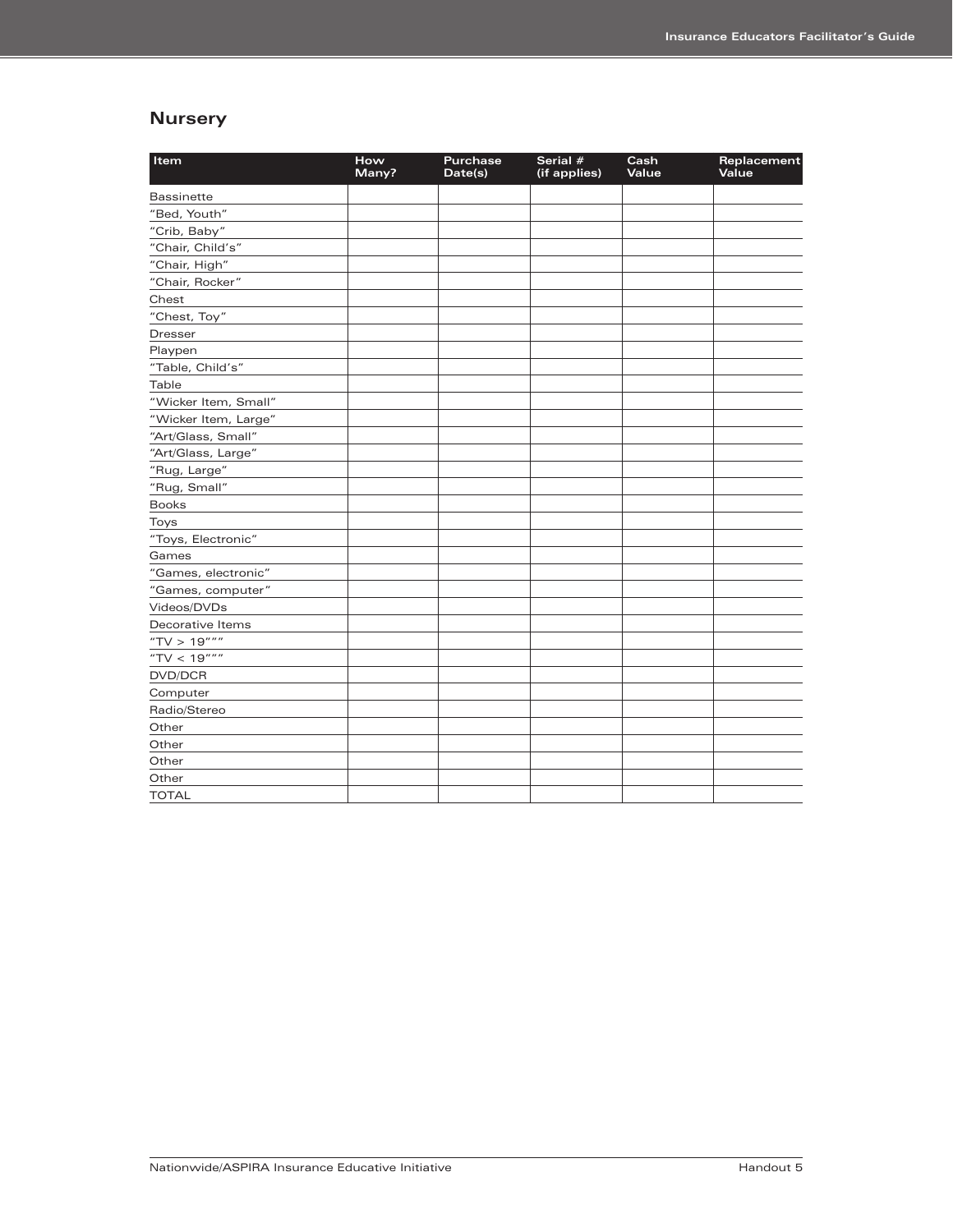## **Family Room/Basement**

| Item                            | How<br>Many? | Purchase<br>Date(s) | Serial #<br>(if applies) | Cash<br>Value | Replacement<br>Value |
|---------------------------------|--------------|---------------------|--------------------------|---------------|----------------------|
| Couch                           |              |                     |                          |               |                      |
| Loveseat                        |              |                     |                          |               |                      |
| Day Bed                         |              |                     |                          |               |                      |
| Stereo                          |              |                     |                          |               |                      |
| <b>Stereo Components</b>        |              |                     |                          |               |                      |
| <b>Speakers</b>                 |              |                     |                          |               |                      |
| Computer                        |              |                     |                          |               |                      |
| Printer                         |              |                     |                          |               |                      |
| Compuer desk                    |              |                     |                          |               |                      |
| "Bookcase, Small"               |              |                     |                          |               |                      |
| "Bookcase, Large"               |              |                     |                          |               |                      |
| "Table, Coffee"                 |              |                     |                          |               |                      |
| "Table, End"                    |              |                     |                          |               |                      |
| "Table, Drop Leaf / Occasional" |              |                     |                          |               |                      |
| Footstool                       |              |                     |                          |               |                      |
| "Cabinet, Curio"                |              |                     |                          |               |                      |
| <b>Hall Tree</b>                |              |                     |                          |               |                      |
| <b>Entertainment Center</b>     |              |                     |                          |               |                      |
| "TV <19"""                      |              |                     |                          |               |                      |
| "TV > $19$ """                  |              |                     |                          |               |                      |
| "TV, Big Screen"                |              |                     |                          |               |                      |
| <b>VCR</b>                      |              |                     |                          |               |                      |
| <b>DVD</b>                      |              |                     |                          |               |                      |
| "PlayStation, etc."             |              |                     |                          |               |                      |
| "Chair, Straight"               |              |                     |                          |               |                      |
| "Chair, Arm"                    |              |                     |                          |               |                      |
| "Chair, Rocker"                 |              |                     |                          |               |                      |
| "Chair, Overstuffed"            |              |                     |                          |               |                      |
| "Chair, Occasional"             |              |                     |                          |               |                      |
| " Lamp, Table"                  |              |                     |                          |               |                      |
| "Lamp, Floor"                   |              |                     |                          |               |                      |
| Magazine Rack                   |              |                     |                          |               |                      |
| "Wicker Item, Small."           |              |                     |                          |               |                      |
| "Wicker Item, Large"            |              |                     |                          |               |                      |
| Music Cabinet                   |              |                     |                          |               |                      |
|                                 |              |                     |                          |               |                      |
| "Chest, Large"                  |              |                     |                          |               |                      |
| "Chest, Small"<br>"Rug, Small"  |              |                     |                          |               |                      |
|                                 |              |                     |                          |               |                      |
| "Rug, Large"                    |              |                     |                          |               |                      |
| "Art Glass, Small"              |              |                     |                          |               |                      |
| "Art Glass, Large"              |              |                     |                          |               |                      |
| "Clock, Grandfather"            |              |                     |                          |               |                      |
| "Desk, Small"                   |              |                     |                          |               |                      |
| "Desk, Large"                   |              |                     |                          |               |                      |
| <b>Books</b>                    |              |                     |                          |               |                      |
| CDs                             |              |                     |                          |               |                      |
| Videos/DVDs                     |              |                     |                          |               |                      |
| Video Games                     |              |                     |                          |               |                      |
| Plants                          |              |                     |                          |               |                      |
| Other                           |              |                     |                          |               |                      |
| Other                           |              |                     |                          |               |                      |
| Other                           |              |                     |                          |               |                      |
| Other                           |              |                     |                          |               |                      |
| <b>TOTAL</b>                    |              |                     |                          |               |                      |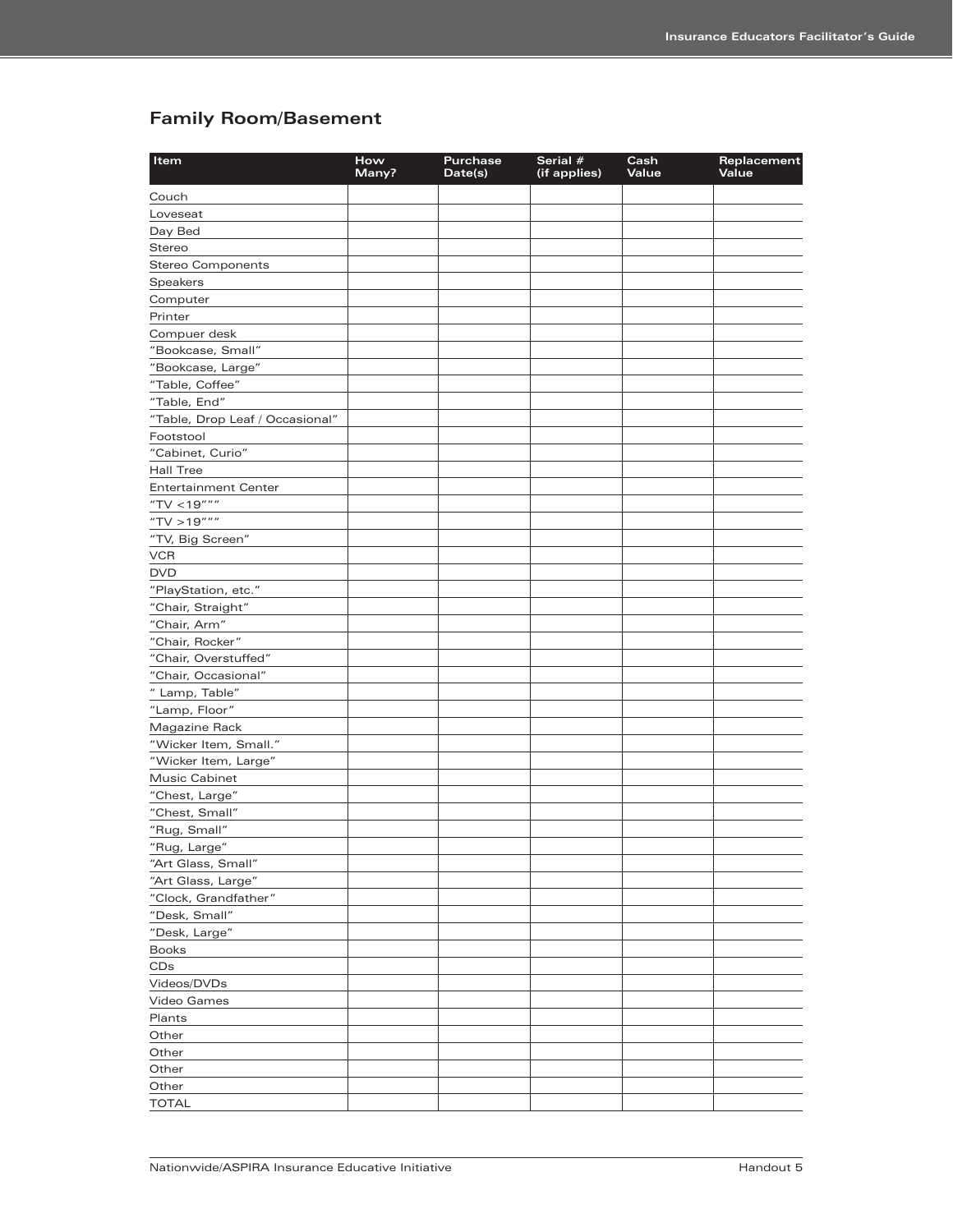## **Misc. Inside Items**

| Item                       | How<br>Many? | <b>Purchase</b><br>Date(s) | Serial #<br>(if applies) | Cash<br>Value | Replacement<br>Value |
|----------------------------|--------------|----------------------------|--------------------------|---------------|----------------------|
| <b>Barbells</b>            |              |                            |                          |               |                      |
| "Basket, Clothes"          |              |                            |                          |               |                      |
| Tennis racket              |              |                            |                          |               |                      |
| Bowling Ball/Bag           |              |                            |                          |               |                      |
| Sports Equipment           |              |                            |                          |               |                      |
| <b>Card Table</b>          |              |                            |                          |               |                      |
| Chair                      |              |                            |                          |               |                      |
| Clothes Hamper             |              |                            |                          |               |                      |
| "Cot, Folding"             |              |                            |                          |               |                      |
| Fan                        |              |                            |                          |               |                      |
| <b>Plant Stand</b>         |              |                            |                          |               |                      |
| Foot Locker                |              |                            |                          |               |                      |
| Game Table                 |              |                            |                          |               |                      |
| "Heater, Gas/Electric"     |              |                            |                          |               |                      |
| "Sewing Machine, Portable" |              |                            |                          |               |                      |
| "Sewing Machine, Console"  |              |                            |                          |               |                      |
| "Sewing Machine, Cabinet"  |              |                            |                          |               |                      |
| Suitcase                   |              |                            |                          |               |                      |
| <b>Wastepaper Baskets</b>  |              |                            |                          |               |                      |
| Ping Pong Table            |              |                            |                          |               |                      |
| Pool Table                 |              |                            |                          |               |                      |
| "Table, Utility"           |              |                            |                          |               |                      |
| Tablesaw                   |              |                            |                          |               |                      |
| Musical Instrument         |              |                            |                          |               |                      |
| Other                      |              |                            |                          |               |                      |
| Other                      |              |                            |                          |               |                      |
| Other                      |              |                            |                          |               |                      |
| <b>TOTAL</b>               |              |                            |                          |               |                      |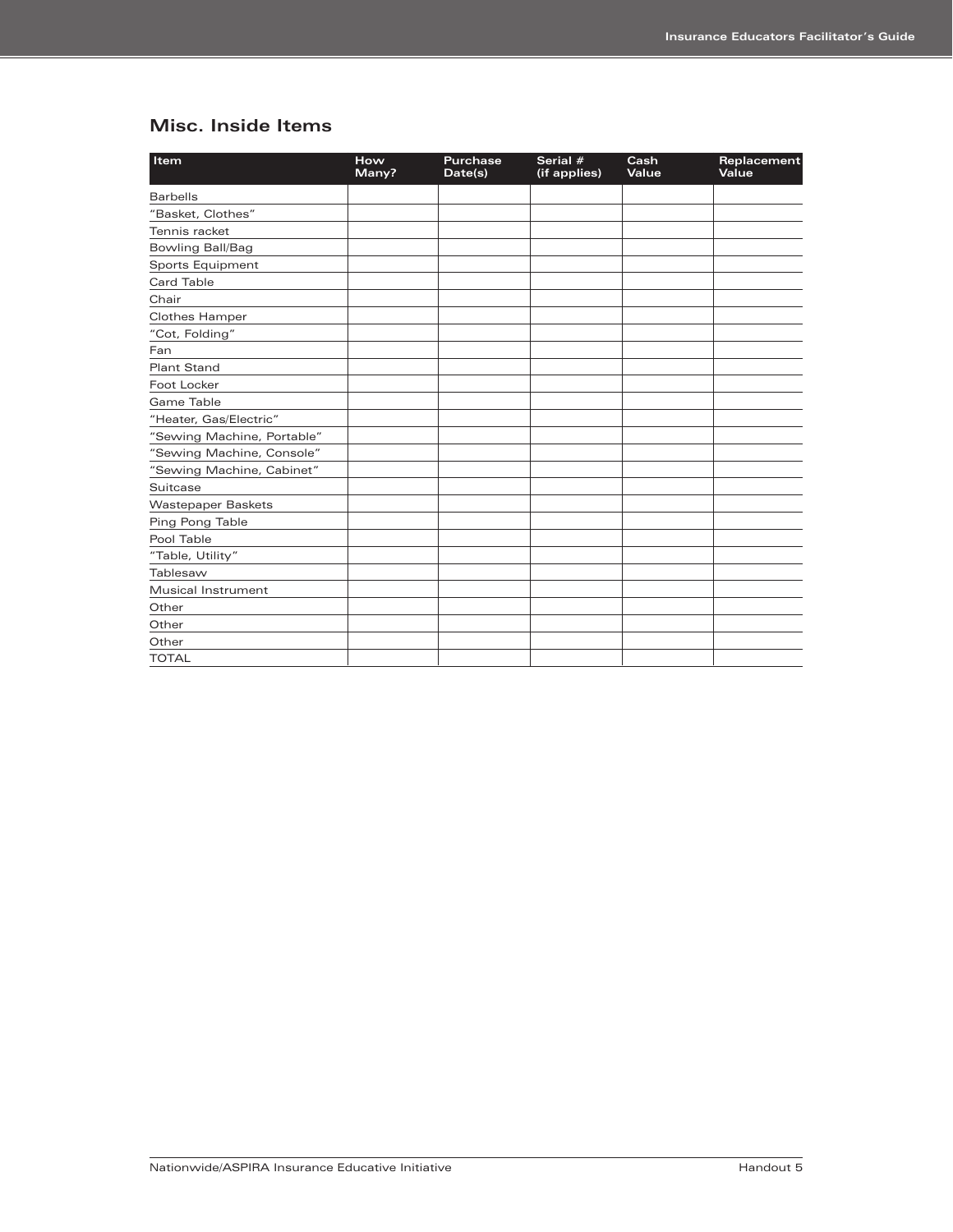## **Misc. Outside Items**

| Item                        | How<br>Many? | <b>Purchase</b><br>Date(s) | Serial #<br>(if applies) | Cash<br>Value | Replacement<br>Value |
|-----------------------------|--------------|----------------------------|--------------------------|---------------|----------------------|
| <b>BBQ Grill</b>            |              |                            |                          |               |                      |
| "Chair, Plastic"            |              |                            |                          |               |                      |
| "Chair, Aluminum"           |              |                            |                          |               |                      |
| "Chair, Wood"               |              |                            |                          |               |                      |
| Auto tools/parts            |              |                            |                          |               |                      |
| Garden Hose/Tools           |              |                            |                          |               |                      |
| Hobby tools/parts           |              |                            |                          |               |                      |
| Glider/Settee               |              |                            |                          |               |                      |
| Ladder                      |              |                            |                          |               |                      |
| Lawnmower                   |              |                            |                          |               |                      |
| Leaf Sweeper                |              |                            |                          |               |                      |
| Snow blower                 |              |                            |                          |               |                      |
| Bicycle/ Tricycle           |              |                            |                          |               |                      |
| Sand Box                    |              |                            |                          |               |                      |
| Sled                        |              |                            |                          |               |                      |
| Outside Child Slide         |              |                            |                          |               |                      |
| "Outside Child, Gym"        |              |                            |                          |               |                      |
| "Outside Child, Swings"     |              |                            |                          |               |                      |
| "Wagon, Child's"            |              |                            |                          |               |                      |
| <b>Outdoor Drying Racks</b> |              |                            |                          |               |                      |
| Picnic Table                |              |                            |                          |               |                      |
| Picnic Bench                |              |                            |                          |               |                      |
| "Roller, Lawn"              |              |                            |                          |               |                      |
| Spreader                    |              |                            |                          |               |                      |
| <b>Ornamental Statue</b>    |              |                            |                          |               |                      |
| <b>Tackle Box</b>           |              |                            |                          |               |                      |
| Tire                        |              |                            |                          |               |                      |
| <b>Trash Can</b>            |              |                            |                          |               |                      |
| Workbench                   |              |                            |                          |               |                      |
| Other                       |              |                            |                          |               |                      |
| Other                       |              |                            |                          |               |                      |
| Other                       |              |                            |                          |               |                      |
| Other                       |              |                            |                          |               |                      |
| <b>TOTALS</b>               |              |                            |                          |               |                      |

## **Bulky Articles/Appliances**

| Item                   | <b>How</b><br>Many? | <b>Purchase</b><br>Date(s) | Serial $#$<br>(if applies) | Cash<br>Value | Replacement<br>Value |
|------------------------|---------------------|----------------------------|----------------------------|---------------|----------------------|
| Appliances             |                     |                            |                            |               |                      |
| Air Conditioner        |                     |                            |                            |               |                      |
| <b>Washing Machine</b> |                     |                            |                            |               |                      |
| Dryer                  |                     |                            |                            |               |                      |
| Dehumidifier           |                     |                            |                            |               |                      |
| Freezer                |                     |                            |                            |               |                      |
| Piano/Organ            |                     |                            |                            |               |                      |